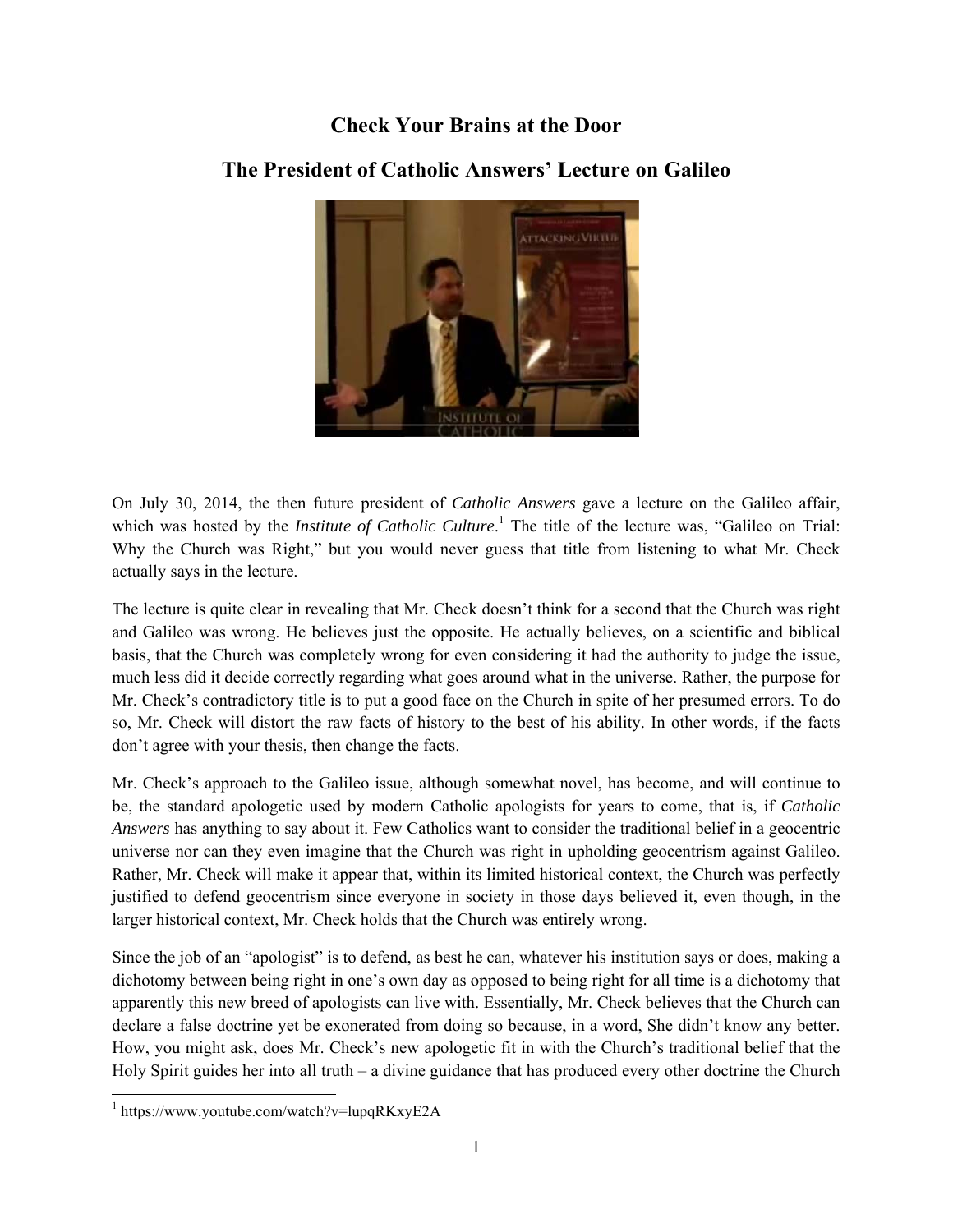has taught for the last two thousand years? Mr. Check thought of a clever way to get around that bothersome fact, but as he does so, a not-so-dumb person in his audience uncovered his subterfuge. Let's see how it unfolded.

At the 1:09:43 mark, Check receives an email question from "Robert" who lives in San Diego. This was the last of four questions and it closed the evening. The question couldn't have come at a better time, for it took away the façade that Check had built up for the previous hour and exposed his lecture for the facile historiography that it was. The caller's question was prompted by Check's statement, given three times during his lecture, that the condemnation of Galileo and heliocentrism was not a "doctrinal" issue, but only a "pastoral" issue:

**Robert (from San Diego):** "How is this not a matter of doctrine if Galileo was either guilty or suspected of heresy? Canonical trials are not held for matters of bad science but for matters injurious to the faith."

The question, in itself, cuts right to the heart of the issue. For if it is true that the Galileo affair had little to do with doctrine and was merely a "pastoral" issue, then Check is safe and the modern apologetic for Galileo remains in play. But if the Galileo affair was an issue about Catholic doctrine, then the modern apologetic, and Check's endorsement of it, is totally destroyed. As the caller asks this crucial question, we will notice in the video that Mr. Check becomes quite nervous, stuttering and repeating inaudible phrases, for he senses immediately that someone was able to cut through his rhetoric and Check was simply unprepared to answer it. Let's see what Check said:

**Christopher Check:** "Sure, so, ah, Galileo was found guilty (inaudible syllables), suspected of heresy, vehemently suspected of heresy, so not exactly found guilty of heresy, and for holding an opinion that was contrary to Scripture. We can distinguish these things, between doctrine and faith and morals, which is a very limited sphere of the magisterium, the infallibility of the Holy Father covers, but its not a matter of doctrine because (shakes head) it's (laughs)…I don't know how to say it…isn't doctrine. How the universe is ordered or how bridges are built, you know…think of Mr. Newton who comes later and shows us how to build a bridge…these aren't doctrinal questions."

Let's take Check's answer apart, line by line, to see how he obfuscated the issue:

"Sure, so, ah, Galileo was found guilty (inaudible syllables), suspected of heresy, vehemently suspected of heresy, so not exactly found guilty of heresy, and for holding an opinion that was contrary to Scripture."

It appears that Check is trying to reason that since Galileo was not *convicted* of heresy but was only *suspected* of heresy, this difference somehow can be construed to mean that a belief in heliocentrism was not considered heretical in those days, otherwise Galileo would have been *convicted* of heresy, not merely *suspected* of heresy. Granted, Check isn't explicit about this equivalence, but he appears to be implying it without actually committing himself.

What Check either doesn't realize or is deliberately withholding (but which the caller has fully realized) is that it would have been required for the heliocentric view to have first been understood by the pope and the Holy Office as a heresy in order for them to convict *or* suspect someone of that heresy. In other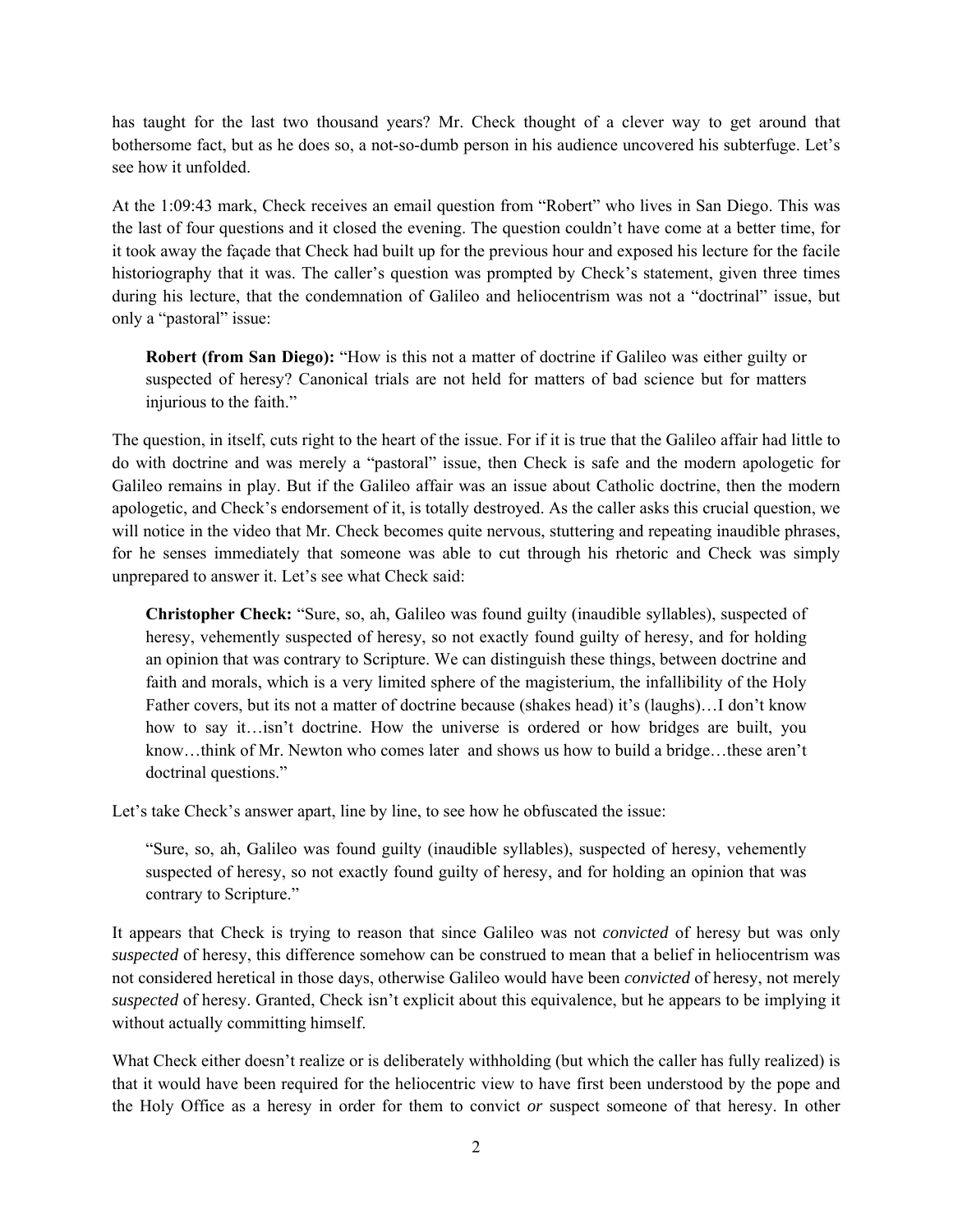words, whether or not Galileo was guilty of the heresy of Copernicanism would be determined by the degree of Galileo's commitment to the heresy. The Church made that determination based on how Galileo wrote his book, *The Dialogue of the Two Great World Systems*, and how he tried to excuse himself for not following the Church's 1616 injunction against him "not to teach or speak about heliocentrism." Within these parameters, the Holy Office determined that Galileo may not have fully realized what he was doing or may not have fully embraced heliocentrism in order for him to be considered a full-fledged heretic and subsequently convicted of heresy. Because of this uncertainty, Galileo was only "vehemently suspect" of the heresy of Copernicanism.

But although Galileo escaped being convicted of heresy, the heliocentric doctrine itself did not escape conviction. It was "declared and defined" a heresy (the Church using those very words) in 1616 by Pope Paul V and St. Robert Bellarmine, and remained a heresy at the 1633 trial under Pope Urban VIII and the Holy Office. Here are its immortal words:

And whereas a book appeared here recently, printed last year at Florence, the title of which shows that you were the author, this title being: "Dialogue of Galileo Galilei on the Great World Systems: Ptolemy and Copernicus"; and whereas the Holy Congregation was afterwards informed that through the publication of the said book the false opinion of the motion of the Earth and the stability of the sun was daily gaining ground, the said book was taken into careful consideration, and in it there was discovered a patent violation of the aforesaid injunction that had been imposed upon you, for in this book you have defended the said opinion previously condemned and to your face declared to be so, although in the said book you strive by various devices to produce the impression that you leave it undecided, and in express terms probable: which, however, is a most grievous error, as an opinion can in no wise be probable which has been declared and defined to be contrary to divine Scripture.<sup>2</sup>

Either Mr. Check had never read these words or he has made a practice of avoiding them.

At the 54:14 mark Mr. Check says,

"…it's not about papal infallibility. The pope never declared geocentrism as a doctrine."

But the above ecclesiastical document from 1633 tells us that the magisterium not only "declared" it, it "defined" it before it declared it. Quite simply, the very fact that heliocentrism was declared and defined as a heresy in 1616 was the very reason Galileo was suspected of being a heretic in 1633. There was no other place from which the designation of heresy could have come, since no one but the magisterium could officially levy such a decision.

Next Mr. Check says:

"We can distinguish these things, between doctrine and faith and morals, which is a very limited sphere of the magisterium, and the infallibility of the Holy Father covers…"

l <sup>2</sup> *Le Opere di Galileo Galilei*, vol. 15: "non potendo in niun modo esser probabile un'opinione dichiarata e difinita per contraria alla Scrittura divina" (*ibid.*).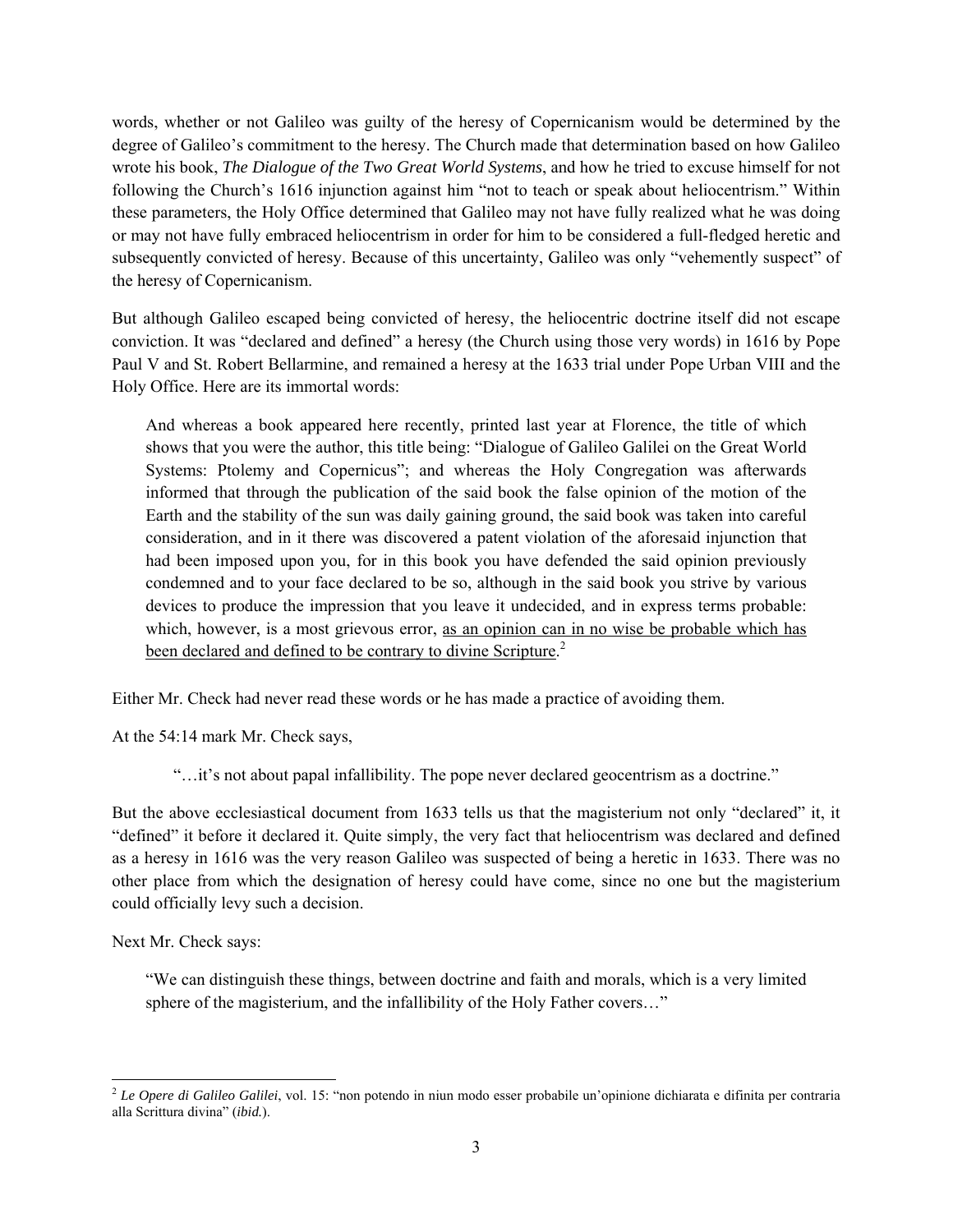Poor Mr. Check. I really pity him. He really doesn't know what he is saying. He is just grasping at words that individually may sound good to the ear but which he puts in no discernible coherence.

First, when Check says, "We can distinguish these things, between doctrine and faith and morals," we can't tell whether he is saying that "doctrine" is to be distinguished from "faith and morals," or that "doctrine, faith and morals" is to be distinguished from something else. What he probably wants to say is that we are to distinguish between doctrinal and non-doctrinal issues, and Mr. Check came to the lecture believing, and determined to teach, that Galileo's teaching was not a matter of doctrine. THAT is his thesis.

But if that is the case, then he never really answers the caller's question, which question was based on the fact that canonical trials are not given for non-doctrinal issues, and no labels of "heresy" or "suspected of heresy" are given for non-doctrinal issues. Mr. Check avoids this specific detail of the caller's question for he knows it is the crux of the issue.

Let's say it again: if the Galileo affair is not about doctrine, then why is heliocentrism "declared and defined" a heresy, and why is Galileo (not to mention Foscarini, whose book on heliocentrism of 1615 was already condemned as heretical; as well as the heliocentric teachings of Copernicus, Zuniga, Kepler, et al) suspected of holding that heresy? These severe moves by the Church against heliocentrists make no sense unless the matter was doctrinal.

Those, like Check, who claim it isn't doctrinal are doing so merely to escape the dire implications. The dire implication is nothing less than this: the Church made a doctrine in 1616 and 1633 that heliocentrism was heretical and those who don't follow it are either deliberately or inadvertently holding a heresy. Suffice it to say, that's quite ominous.

Second, Mr. Check says that determining a matter of doctrine…

"…is a very limited sphere of the magisterium, and [which] the infallibility of the Holy Father covers."

- But weren't Pope Paul V in 1616 and Pope Urban VIII in 1633, along with Cardinal Bellarmine and about two dozen other cardinals, as well as the Holy Office, all the "magisterium" of the Church? Yes, indeed they were.
- Was not their declaration that heliocentrism was "defined and declared" a heresy from the "very limited sphere" of authority given only to the highest officials of the Church? Yes, indeed it was.
- Was this not a time in which the "infallibility of the Holy Father" had not yet been defined and wouldn't be defined for another 250 years or so? Yes, indeed it was.
- And even when papal infallibility was defined in 1870, was there ever a time that the Church, either then or now, officially declared that the "defining and declaring" that heliocentrism is a heresy was either not infallible or not binding on a lesser level of authority to the Church today? No, indeed it did not.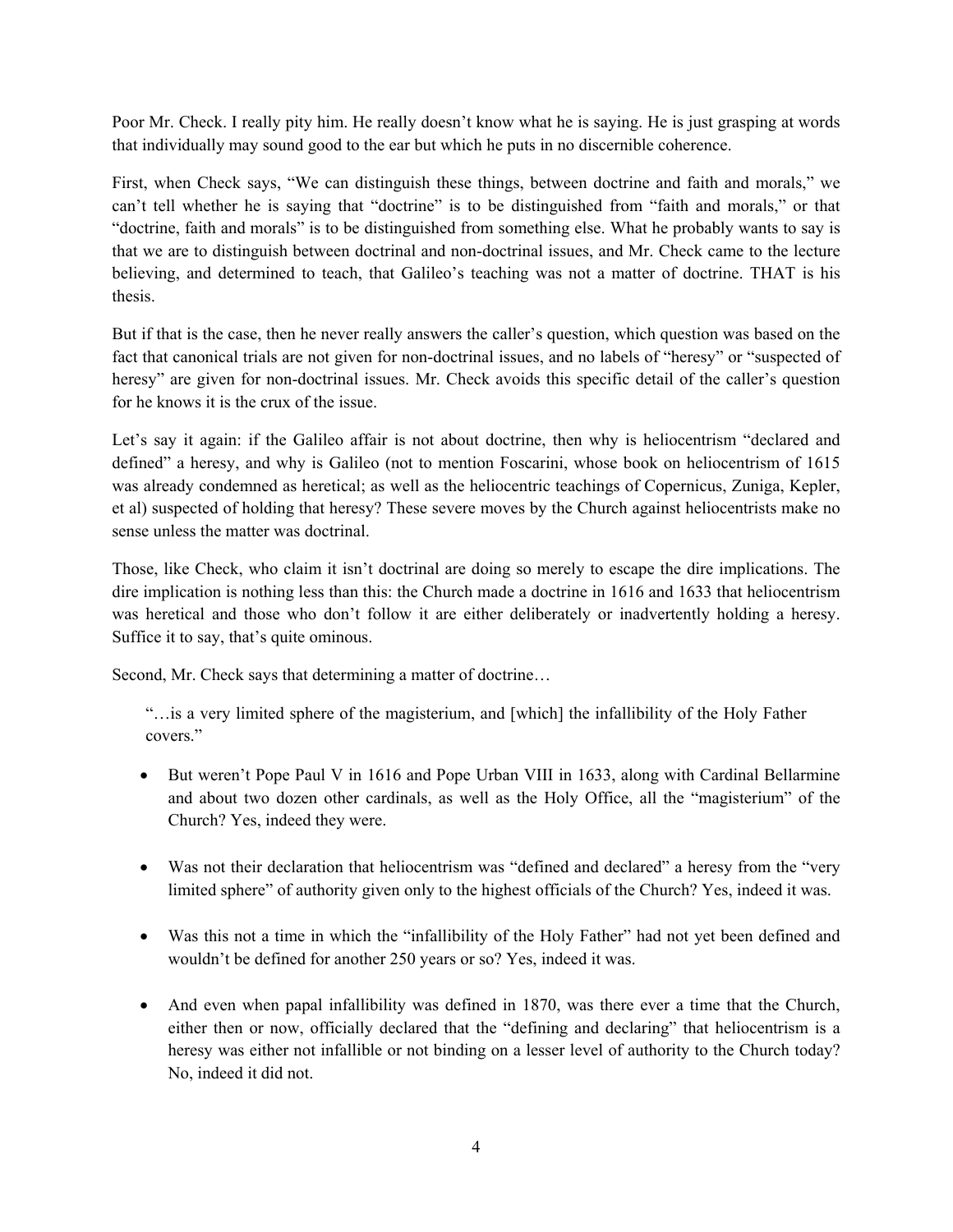It is a fact worth repeating, namely, the Church, which is the only body with the authority to determine if a papal or conciliar teaching is infallible, has never officially stated that either Paul V or Urban VIII's approval of the heretical nature of heliocentrism was fallible or infallible. By the same token, the Church has never officially revoked or even censored the anti-heliocentric teachings of Paul V or Urban VIII.

We should also add that neither Paul V nor Urban VIII considered their teachings either fallible or reformable. As Fr. Coyne, a member of the pope's 1981 Galileo commission, puts it:

So far as we can conclude from the circumstances of the condemnation, Pope Urban VIII and the cardinals of the Holy Office certainly did not themselves think it to be "reformable." Furthermore, if it was reformable, why has the condemnation of 1633 or, for that matter, the Decree of the Congregation of the Index in 1616 never explicitly been "reformed?"<sup>3</sup>

The late Galileo scholar, Ernan McMullin, although personally believing in heliocentrism, likewise admits:

And let there be no mistake, the judgment of the qualifiers in 1616 and the language of the decree supported by it *were* couched in definitive terms; it was not proposed as something "reformable," to use a term favored by some recent theologians. The decree did not say that in the absence of a demonstration, maintaining the Copernican theses would be risky ("temerarious"). It described the theses as "contrary to Scripture," period, just as the qualifiers had "qualified" the heliocentric claim as "formally heretical."<sup>4</sup>

The clincher comes when Mr. Check makes the following assertion:

…but it's not a matter of doctrine because [shakes head] it's [laughs]…I don't know how to say it…it isn't doctrine. How the universe is ordered or how bridges are built, you know…think of Mr. Newton who comes later and shows us how to build a bridge…these aren't doctrinal questions.

So, to recap, Mr. Check's first line of defense is to avoid the caller's incisive logic that the Church would not issue a declaration of heresy to a non-doctrinal issue. Instead, Mr. Check tries to divert the caller's specific question into an entirely different question (*e.g*., the building of bridges). Not only that, Mr. Check puts himself above the 1616 and 1633 magisteriums, for what those two magisteriums understood as Catholic doctrine (since they declared opposition to it a "heresy"), Mr. Check arbitrarily decides they were wrong in doing so. What official declaration of the Church does Mr. Check cite to confirm his opinion? Answer: none.

There is little more that can be said. This is the proverbial trap that modern Catholic apologists run into when they choose to side with the popular secular consensus. They must not only reject the Church's decision of "heresy" against that consensus, they must also reject the Church's decision that the issue was a doctrinal matter in the first place. Mr. Check is so entrenched in this apologetic that he shows not the

l

<sup>&</sup>lt;sup>3</sup> The Church and Galileo, p. 354. Coyne adds: "In the Galileo case the historical facts are that further research into the Copernican system was forbidden by the decree of 1616 and then condemned in 1633 by official organs of the Church with the

approbation of the reigning pontiffs" (*ibid*). 4 "The Church's Ban on Copernicanism," in *The Church and Galileo*, p. 159.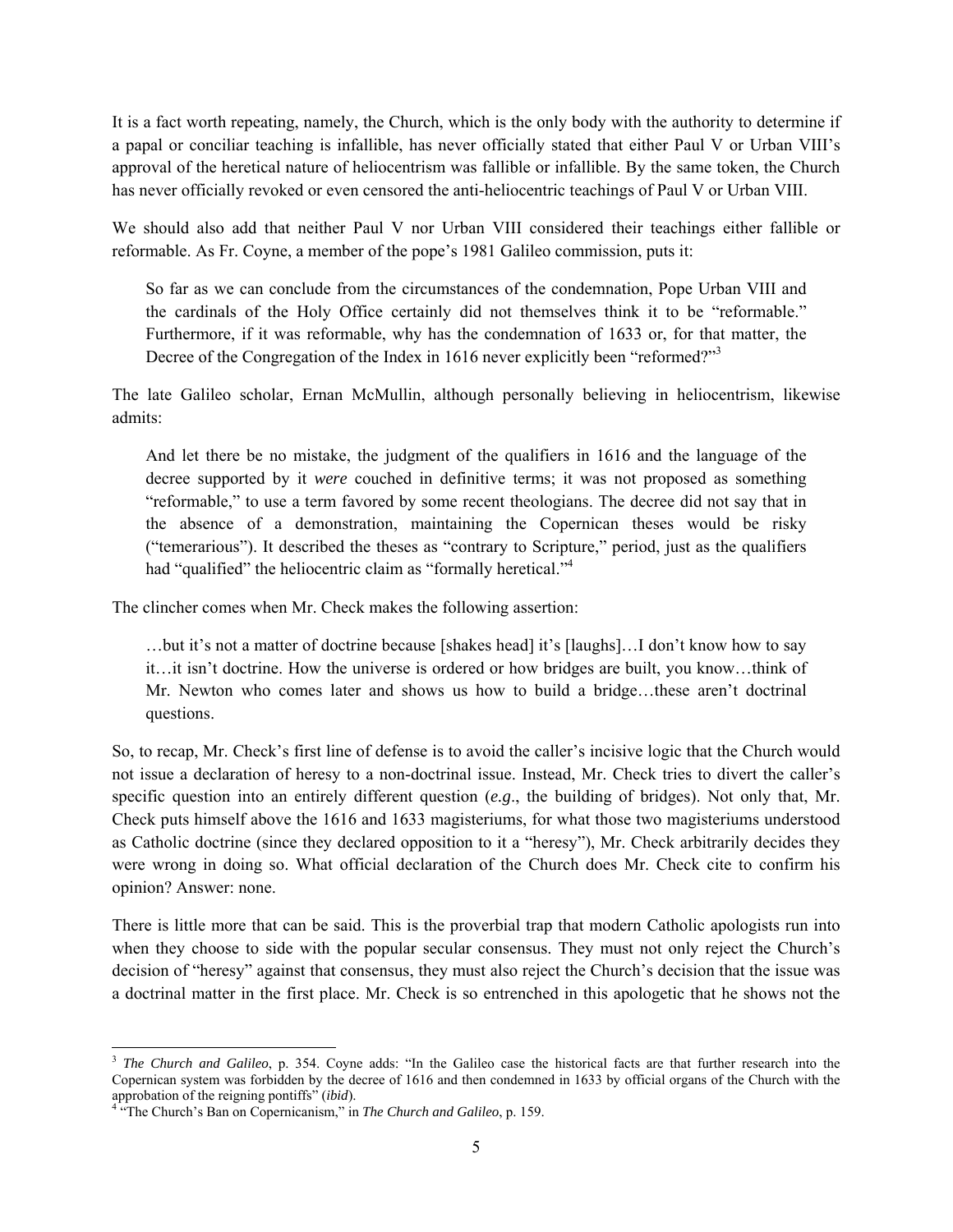slightest shame in presenting it, even though he knows in his heart of hearts that it is an absolute contradiction to the Catholic faith for the Church to officially declare a heresy when there is no heresy.

Second, the reasoning Mr. Check uses that leads him to conclude that geocentrism is not Catholic doctrine is rather facile. He does so by setting up his own straw man by comparing the building of a bridge to the creation of the universe. What he hopes to achieve by this straw man is to make you think that since descriptions of building a bridge are neither in Scripture nor Church teaching, then something akin to building a bridge, namely, building a universe, must then be in the same category, and therefore could never be doctrinal.

Mr. Check ignores the fact that both Scripture and the Church consider the building of the universe one of the first doctrinal declarations of God's inspired revelation (e.g., Genesis 1), but never consider the building of a bridge a matter of even theological discussion, much less a doctrine. In making this faulty comparison Mr. Check reveals his own incompetence, if not deliberate attempt to obfuscate the issue to his own advantage.

At the least, Mr. Check should have made reference to Cardinal Bellarmine's declaration to Galileo that, for the simple fact that the building of the universe is part of divine revelation, then it is a matter of doctrine *ex parte decentis*. In other words, simply because God declared the building of the universe in Scripture, it becomes a matter of doctrine, since to deny it is to deny God's revelation. As Bellarmine said to Galileo, it would as wrong to deny the cosmology of Scripture as it would be to deny that Jacob had twelve sons.

But since Mr. Check doesn't bring up Bellarmine's *ex parte decentis* distinction to the audience, either he is ignorant of it or chose to keep it from them. Sadly, Mr. Check believes that by trying to resolve the issue in this manner he is helping the Church, but in reality, he is only hurting it, not to mention forever poisoning his audiences.

----------------------------

At the 40:30 mark, Mr. Check says that the condemnation of Galileo in 1616 was "a memo to the Holy Office, not a statement by the pope, not ex cathedra, certainly not Christian doctrine." By this kind of loose description ("a memo"), I assume Mr. Check's purpose is to make it appear that the decision against Galileo was merely an off-the-cuff or unofficial statement given to the Holy Office that the pope decided not to endorse by writing something himself.

First, we've already debunked Mr. Check's proposal that the decree against Copernicanism was "not Christian doctrine." How could it not be Christian doctrine if Galileo was condemned for being "vehemently suspect of heresy." To be so condemned there had to be a doctrine against Copernicanism that was already deemed a heresy? To suggest otherwise is to say that the magisterium of the Catholic Church was so inept that it isn't even worth discussing.

Second, the so-called "memo" that Check cites could only refer to the statement by Caccini to the Holy Office, which "memo" Check is apparently trying to minimize. Here is the reality: Two Dominican friars who were members of the Inquisition, Niccolò Lorini and Tommaso Caccini, were ordered to investigate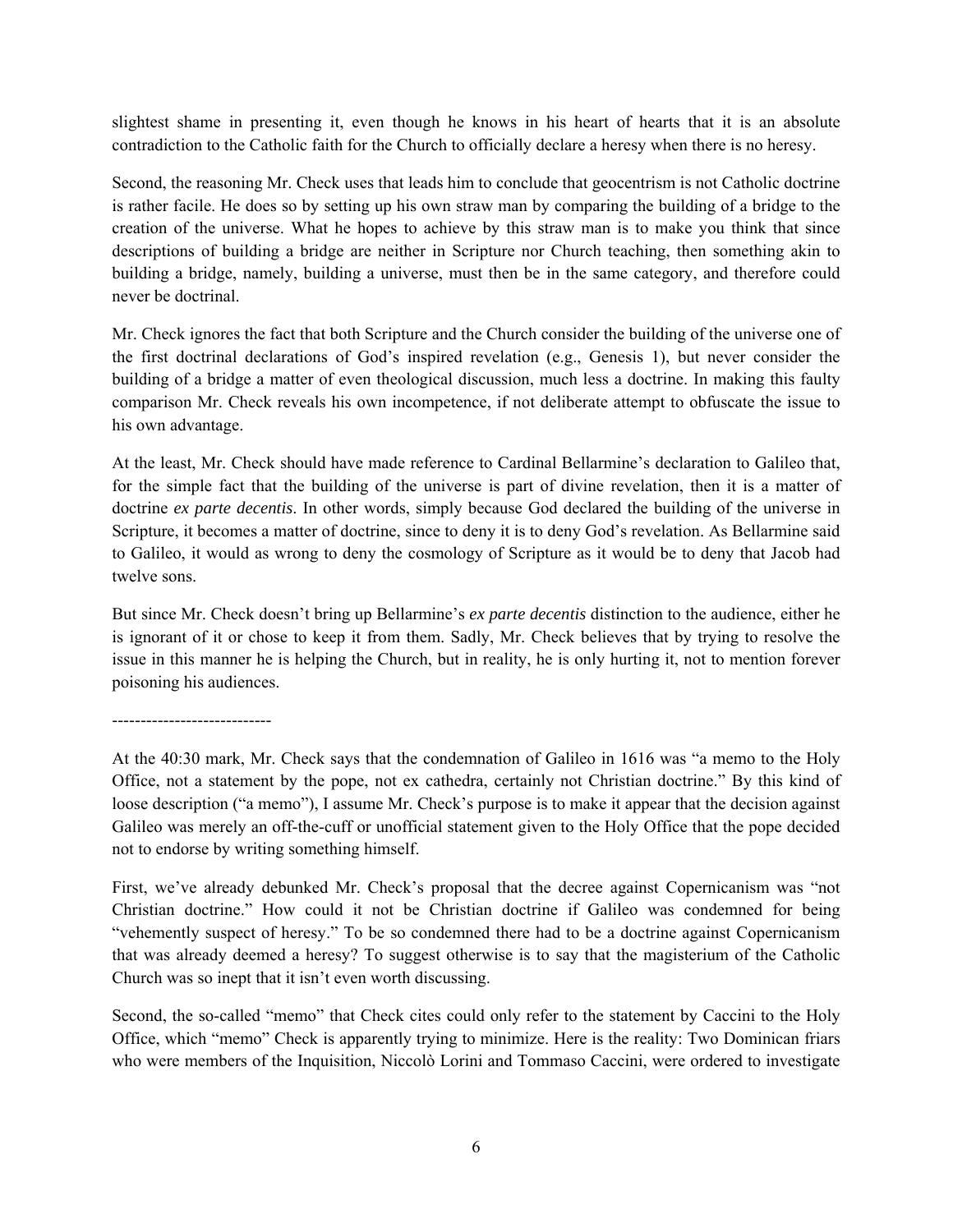the Galileo affair by the Holy Office. Their investigation began in February 1615.<sup>5</sup> A year later, on February 19, 1616, Caccini submitted two conclusions to the Holy Office [Check's "memo"] that summed up his objections to the Copernican model:

- 1) The sun is at the center of the world and hence immobile in regards to local motion.
- 2) The Earth is not the center of the world and is not immobile, but moves according to the whole of itself, and also with diurnal motion.

What Check also leaves out is the following: In response to the "memo" from Caccini, five days later, February 24, the Holy Office issued these censures. Regarding the first proposition:

 All agreed that this proposition is foolish and absurd in philosophy and is formally heretical, because it explicitly contradicts sentences found in many places in Sacred Scripture according to the proper [literal] meaning of the words and according to the common interpretation and understanding of the Holy Fathers and of learned theologians.

Regarding the second proposition:

 All agreed that this proposition receives the same censure in philosophy and in respect to theological truth, it is at least erroneous in faith. $<sup>6</sup>$ </sup>

What Mr. Check also leaves out is how involved the pope, Paul V, was in the process. On February 25, 1616, Pope Paul V ordered Cardinal Bellarmine to summon Galileo and,

"in the presence of a notary and witnesses lest he should prove recusant, warn him to abandon the condemned opinion and in every way abstain from teaching, defending or discussing it."

The meeting had three parts, and this sequence shows how great a part the pope played in the final decision against Galileo. As Fantoli records it:

 5 "Nel mese di Febraro 1615 il Padre Maestro Fra Nicolò Lorini, Domenicano di Fiorenza, trasmisse qua una scrittura del Galileo, che in quella città correva per manus, la quale seguendo le positioni del Copernico, che la terra si muova sando che tale scrittura fu fratta per occasione di contradire a certe lettioni fatte nell chiesa di S.<sup>ta</sup> Maria Novell dal P. Maestro Caccini sopra il X

capitolo di Giosue, alle parole Sol, me movearis: fol. (Antonio Favaro, *Galileo E L'Inquisizione*, pp. 33-34).<br><sup>6</sup> Favaro records the original as follows: "Propositiones censurandae. Censura facta in S.<sup>to</sup> Officio Urbis, Februarii 1616, coram infrascriptis Patribus Theologis. Prima: Sol est centrum mundi, et omnino immobilis motu locali. Censura: Omnes dixerunt, dictum propositionem esse stultam et absurdam in philosophia, et formaliter haereticam, quatenus contradicit expresse sententiis Sacrae Scripturae in multis locis secundum proprietatem verborum et secundum communem expositionem et sensum Sanctorum Patrum et theologorum doctorum. 2.<sup>a</sup>: Terra non est centrum munid nec immobilis, sed secundum se totam movetur, etiam motu diurno. Censura: Omnes dixerunt, hanc propositionem recipere eandem censuram in philosophia; et spectando veritatem theologicam, ad minus esse in Fide erroneam." The names signed to the document are the eleven members of the papal commission.

<sup>7</sup> Dorothy Stimson, *The Gradual Acceptance of the Copernican Theory of the Universe*, 1917, p. 58. Favaro has the following: "…supradictus P. Commissarius praedicto Galileo adhuc *ibid*em praesenti et constituto praecepit et ordinavit [proprio nominee] S. D. N Papae et totius Congregationis S. Officii, ut supradictam opinionem, quod sol sit centrum mundi et immbolilis et terra moveatur, omnino relinquat, nec eam de caetero, quovis modo, teneat, doceat aut defendat, verbo aut scriptis; alias, contra ipsum procedetur in S. Officio. Cui praecepto idem Galileus aquievit et parere promisit" (Antonio Favaro*, Galileo e l'Inquisizione,*  1907, p. 62).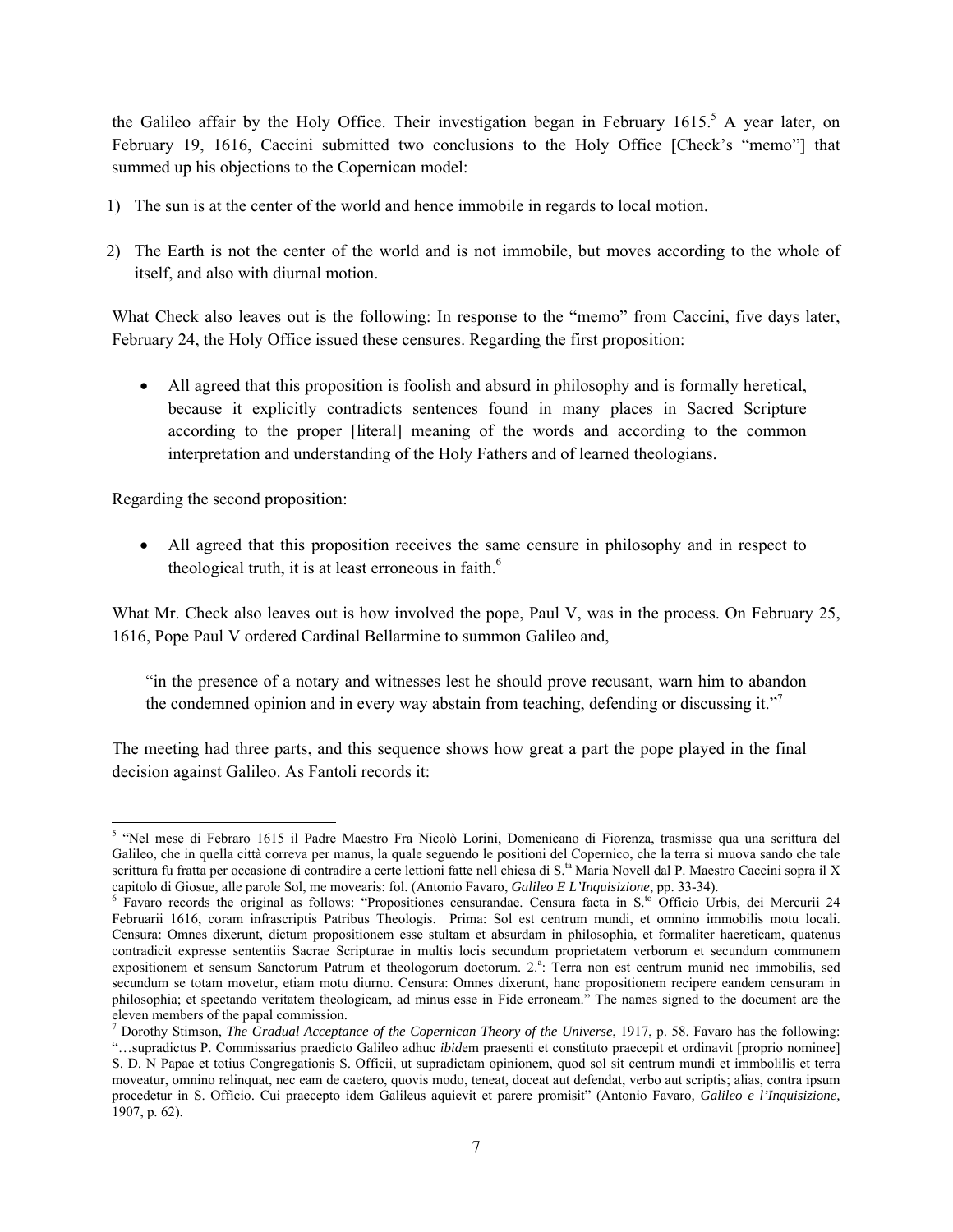As was customary, the meeting had three successive parts. During the first one, the assessor, accompanied by the commissary, informed the pope and the cardinals about the censures approved by the consultors and other questions to be dealt with in connection with the Copernican issue. After that, both of them left the hall and the secret second part of the meeting started, in the presence of the pope and the cardinals alone. This explains why the only official document that is left about the meeting, published by Favaro, concerns solely the third part of it, which took place again in the presence of the assessor and the commissary. The necessity of informing those officials of the Holy Office about the decisions taken by the pope during the secret part of the session – as stated in the document – becomes fully understandable.<sup>8</sup>

Notice what Fantoli is telling us. He points out that one of the normally more reliable Galileo historians, Favaro, leaves out the second and "secret" part of the session – the crucial one telling us how intimately involved Paul V was in directing the whole affair and his "decisions" which then became the official position of the magisterium! So much for Check's attempt to get the pope off the hook.

Incidentally, the official document from the third session stated the following:

The Most Illustrious Cardinal Millini notified the Reverent Lord Assessor and Lord Commissary of the Holy Office that, after the reporting of the judgment by the Father Theologians against the propositions of the mathematician Galileo, to the effect that the sun stands still at the center of the world and the earth moves even with a diurnal motion, His Holiness ordered the Most Illustrious Cardinal Bellarmine to call Galileo before himself and warn him to abandon these opinions; and if he should refuse to obey, the Father Commissary, in the presence of notary and witnesses, is to issue him an injunction to abstain completely from teaching or defending that doctrine and opinion or from discussing it; and further, if he should not acquiesce, he is to be imprisoned. $9$ 

Again, we see the Pope's intimate involvement. He gave the order against Galileo to Bellarmine, and Bellarmine delivered it to Galileo, and Galileo obeyed the order, which is recorded in the minutes of the Holy Office of March 3, 1616:

The Most Illustrious Lord Cardinal Bellarmine having given the report that the mathematician Galileo Galilei had acquiesced when warned of the order of the Holy Congregation to abandon the opinion which he held till then, to the effect that the sun stands still at the center of the spheres but the earth is in motion. $10$ 

This was followed by a formal decree issued two days later on March 5, 1616. Now notice this: According to the wording of the decree, Paul V's and Bellarmine's rejection of Copernicanism was not

 8 "The Disputed Injunction and Its Role in Galileo's Trial," by Annibale Fantoli, in *The Church and Galileo*, p. 118. Fantoli adds: "The division in three parts of the meeting of *feria V* (Thursday), in the presence of the pope, is documented by several records on the functioning of the Holy Office in the first part of the seventeenth century…The absence of any mention of these three stages of the meeting...published by Favaro is due to the fact that these documents, as was customary, mention only the decisions taken, without any information about the way the meetings were held or about the discussions that took place during

them" (*ibid*., p. 144). 9 *Le Opere di Galileo Galilei*, vol. 19, p. 321, translated by Fantoli. 10 *Le Opere di Galileo Galilei*, vol. 19, p. 278, translated by Fantoli.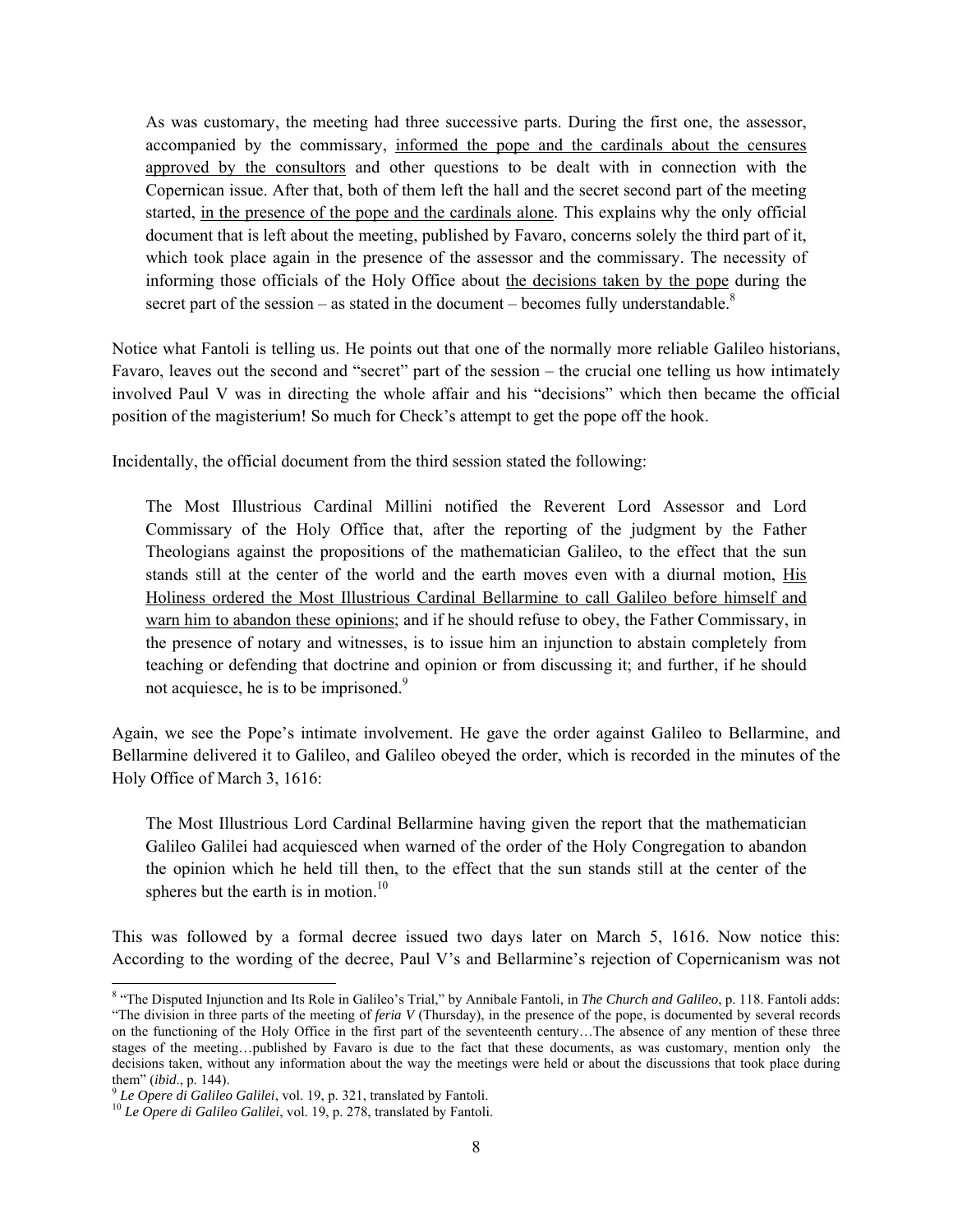considered some private affair between them and Galileo. The decree stated very clearly that its information was to be "published everywhere" and that its specific audience was the "whole of Christendom":

Decree of the Sacred Congregation of the most Illustrious Cardinals of the Holy Roman Church specially delegated by Our Most Holy Lord Pope Paul V and the Holy Apostolic See to publish everywhere throughout the whole of Christendom.<sup>11</sup>

Does this not sound very close to the criteria for papal infallibility to be issued some 250 years later in 1870, which state,

"…that the Roman Pontiff, when he speaks *ex cathedra*, that is, when carrying out the duty of the pastor and teacher of all Christians in accord with his supreme apostolic authority he explains a doctrine of faith and morals to be held by the universal Church, through the divine assistance promised him in blessed Peter, operates with that infallibility with which the divine Redeemer wished that His church be instructed in defining doctrine on faith and morals; and so such definitions of the Roman Pontiff from himself, but not from the consensus of the Church, are unalterable."<sup>12</sup>

Granted, as laymen, we don't have the authority to state that the above paragraph on papal infallibility is to be applied to Paul V and Urban VIII in the Galileo affair, but anyone with the least sensitivity to the parameters of papal infallibility and how the Church operates and defines itself would at least consider the papal decisions against Galileo as a sure candidate for papal infallibility. If not, then they are surely on the next closest level of authority. No wonder Mr. Check seeks to eliminate the 1616 and 1633 decrees against Copernicanism from the category of doctrine. If they are doctrine, then the case is all but closed.

The decree contained six explicit paragraphs reiterating the condemnation not only of the book written by "Nicolaus Copernicus" but, more specifically, the original Greek inventors of heliocentrism as represented by "the Pythagorean doctrine – which is false and altogether opposed to Holy Scripture – of the motion of the Earth and the immobility of the Sun." Not only was the Church issuing a doctrine, She was relentless in attacking the very root of the problem, – the false ideas propagated by the Greeks. Beginning at line 31, the decrees states:

And whereas it has also come to the knowledge of the said Congregation that the Pythagorean doctrine – which is false and altogether opposed to Holy Scripture – of the motion of the Earth and the immobility of the Sun, which is also taught by Nicolaus Copernicus in *De revolutionibus orbium coelestium*, and by Diego de Zúñiga [in his book] on Job, is now being spread abroad and accepted by many – as may be seen from a certain letter of a Carmelite Father, entitled *Letter of the Rev. Father Paolo Antonio Foscarini, Carmelite, on the Opinion of the Pythagoreans and of Copernicus concerning the Motion of the Earth, and the Stability of the* 

<sup>-</sup><sup>11</sup> "Decretum Sacrae Congregationis Illustrissimorum S.R.E.Cardinalium, a S.D.N. Paulo Papa V Sanctaque Sede Apostolica ad Indicem librorum, eorumdemque permissionem, proibitionem, expurgationem et impressionem in universa Republica Christiana, specialieter deputatorum, ubique publicandum" (Antonio Favaro, *Galileo E L'Inquisizione*, p. 63; *Le Opere di Galileo Galilei*, vol. 19, p. 323).

<sup>12</sup> Denzinger, 1839, trans. by Roy Deffari, *Sources of Catholic Dogma*, p. 457.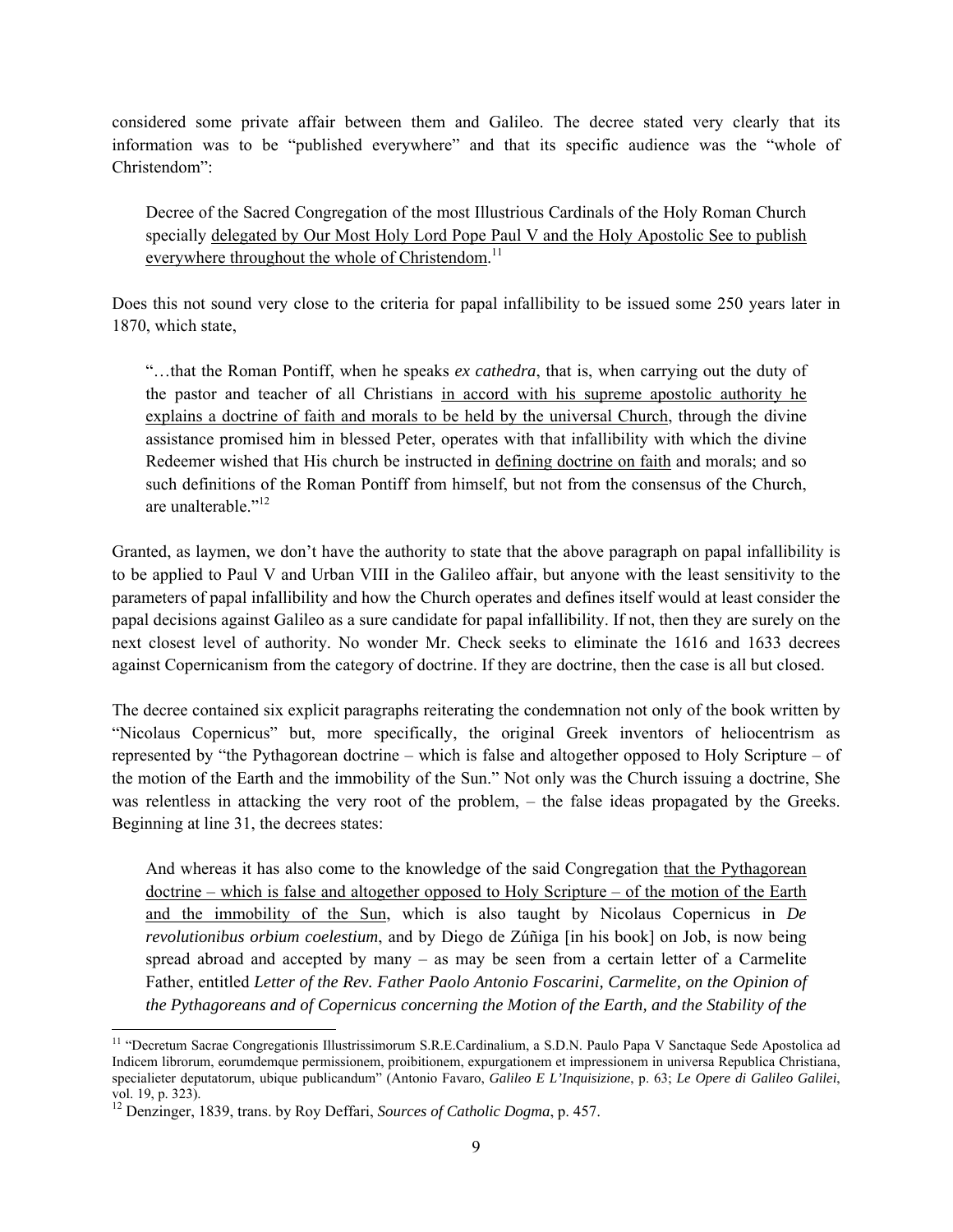*Sun, and the New Pythagorean System of the World, at Naples, Printed by Lazzaro Scorriggio, 1615*; wherein the said Father attempts to show that the aforesaid doctrine of the immobility of the Sun in the center of the world, and of the Earth's motion, is consonant with truth and is not opposed to Holy Scripture. Therefore, in order that this opinion may not insinuate itself any further to the prejudice of the Catholic truth, the Holy Congregation has decreed that the said Nicolaus Copernicus, *De revolutionibus orbium*, and Diego de Zúñiga, *On Job*, be suspended until they be corrected; but that the book of the Carmelite Father, Paolo Antonio Foscarini, be altogether prohibited and condemned, and that all other works likewise, in which the same is taught, be prohibited, as by this present decree, it prohibits, condemns, and suspends them all respectively.13

Perhaps because of rumors that were spreading around Italy that the Holy Office had already declared Galileo a heretic (NB: although Copernicanism was "defined and declared" a heresy in 1616, Galileo would not be convicted of being "vehemently suspect of heresy" until 1633), Galileo wrote to Cardinal Bellarmine in May 1616 asking for a clarification of what occurred in the February and March sessions, prompting Bellarmine to write a certificate for Galileo saying that the Holy Office neither forced him to "abjure" his opinions nor was he punished for them. But at the same time, he reveals that the Pope had already declared and published that Copernicanism was heretical:

We, Robert Cardinal Bellarmine, have heard that Signor Galileo Galilei is being calumniated or alleged to have abjured in our hands and also to have been given salutary penances for this. Having been sought about the truth of the matter, we say that the above-mentioned Galileo has not abjured in our hands, or in the hands of others, here in Rome, or anywhere else that we know, any opinion or doctrine of his; nor has he received any penances, salutary or otherwise. He has only been notified of the declaration made by the Holy Father and published by the Sacred Congregation of the Index, whose content is that the doctrine attributed to Copernicus (that the earth moves around the sun and the sun stands at the center of the world without moving from the east to the west) is contrary to Holy Scripture, and therefore cannot be defended nor held. In witness whereof we have written and signed this with our own hands, on the  $26<sup>th</sup>$  day of May 1616.<sup>14</sup>

1

<sup>&</sup>lt;sup>13</sup> Original Latin: "....Et quia etiam ad notitiam praefatae Sacrae Congregationis pervenit, falsam illam doctrinam Pithagoricam, divinaeque Scripturae omnino adversantem, de mobilitate terrae et immobilitate solis, quam Nicolaus Copernicus De revolutionibus orbium coelestium, et Didacus Astunica in Job, etiam docent, iam divulgari et a multis recipe; sicuti videre est ex quadam Epistola impressa cuiusdam Patris Carmelitae, cui titulus: « Lettera del R. Padre Maestro Paolo Antonio Foscarini Carmelitano, sopra l'opinione de'Pittagorici e del Copernico della mobilità della terra e stabilità del sole, et il nuovo Pittagorico sistema del mondo. In Napoli, per Lazzaro Scoriggio, 1615 », in qua dictus Pater ostendere conatur, praefatam doctrinam de immobilitate solis in centro mundi et mobilitate terrae consonam esse veritati et non adversary Sacrae Scripturae; ideo, ne ulterius huiusmodi Opinio in perniciem Catholicae veritatis serpat, censuit, dictos Nicolaum Copernicum De revolutionibus orbium, et Didacum Astunica in Job, suspendendos esse, donec corrigantur; librum vero Patris Pauli Antonii Foscarini Carmelitae omnino prohibendum atque damnandum; aliosque omnes libros, partier idem docentes, prohibendos: prout praesenti Decreto omnes respective prohibit, damnat atque suspendit. In quorum fidem praesens Decretum manu et sigillo Illustrissimi et Reverendissimi D. Cardinalis S. Caeciliae, Episcopi Albanensis, signatum et munitum fuit, die 5 Martii 1616." Part of above translation taken from de Santillana's The Crime of Galileo, as cited by Fantoli in Galileo: For Copernicanism an

<sup>&</sup>lt;sup>14</sup> Original Italian: "Noi Roberto Bellarmino, havendo inteso che il Sig. Galileo Galilei sia calunniato o imputato di havere abiurato in mano nostra, et anco di essere stato per ciò penitenziato di penitenzie salutary, et essendo ricercati della verità, diciamo che il suddetto S. Galileo non ha abiurato in mano nostra nè di altri qua in Roma, nè meno in altro luogo che noi sappiamo, alcuna sua opinione o dottrina, nè manco ha ricevuto penitenzie salutary nè d'altra sorte, ma solo gl' è stata denuntiata la dichiaratione fatta da Nostro Signore et publicata dalla Sacra Congregatione dell' Indice, nella quale si contiene che la dottrina attribuita al Copernico, che la terra si muova intorno al sole et che il sole stia nel centro del mondo senza muoversi da oriente ad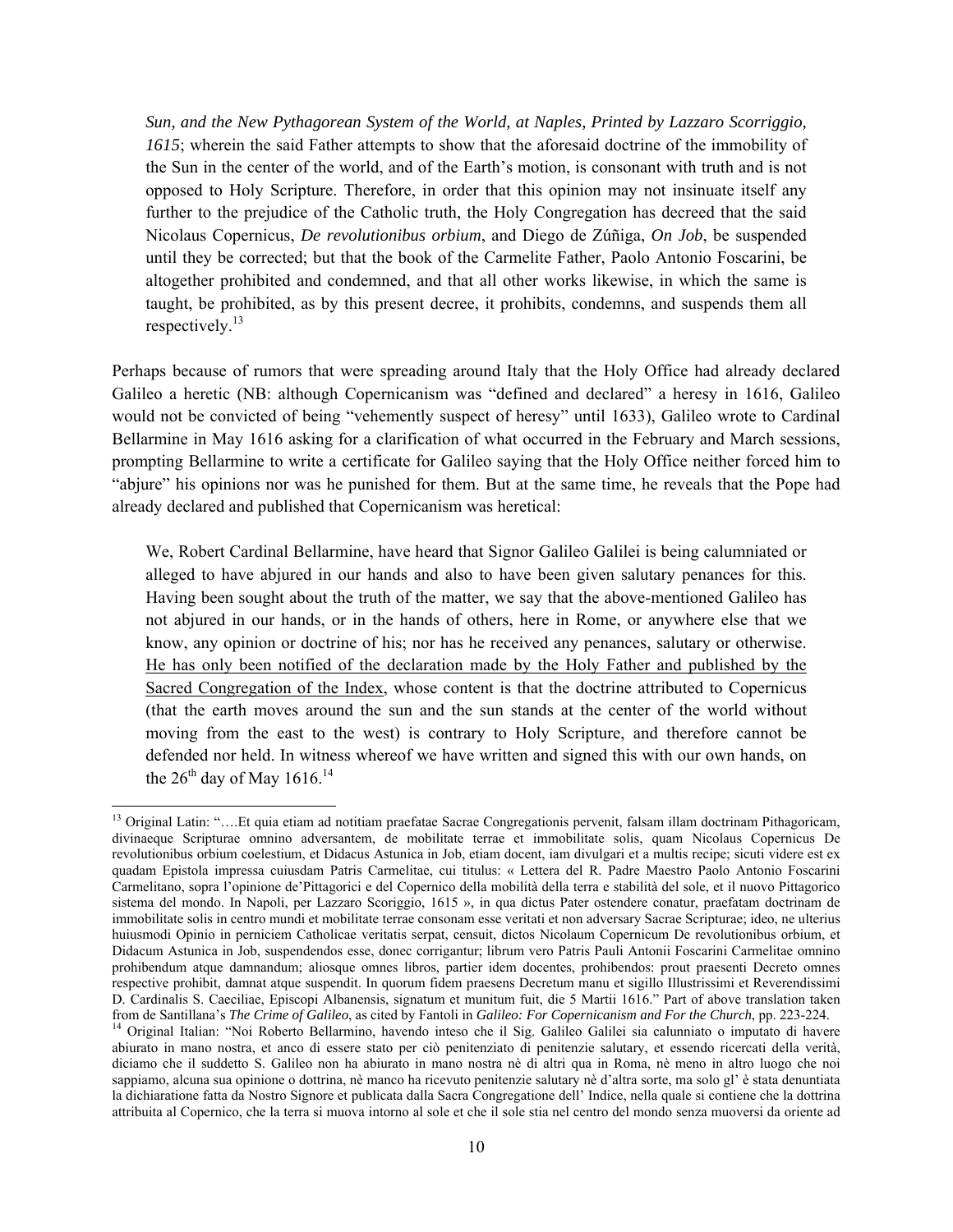Once again, by the specific statement "the declaration made by the Holy Father" we see the prominent part played by the pope in the whole affair. According to Bellarmine's above official letter, the decision that disallowed anyone from asserting the Earth moved was not one formed by the Sacred Congregation and rubber stamped by the pope, but was first decided by the pope and then published by the Sacred Congregation.

That Paul V and Cardinal Bellarmine were of one mind on Galileo and heliocentrism was revealed no better than in a letter written by the Tuscan ambassador in Rome, Piero Guicciardini, to Grand Duke Cosimo II, dated March 4, 1616. According to Finocchiaro's assessment,

Guicciardini appeared to have some inside information about the proceedings [against Galileo], since his position as ambassador gave him direct access to the pope himself as well as to cardinals and other well-connected diplomats.

After verifying Guicciardini's factual knowledge of the pope's mind, Finocchiaro concludes:

The letter observes that Pope Paul V and Cardinal Bellarmine agreed that Copernicanism was erroneous and heretical. This was and remains precious information.<sup>15</sup>

That Pope Paul V's official decision against Copernicanism was "precious" is quite an understatement. It is the whole ball of wax. It shows that the full weight of the Catholic magisterium was behind the decrees against heliocentrism and Galileo. How much clearer could it be? It is not Bellarmine upon which the weight of this affair is to be laid, and it is certainly not merely the "theologians of the day" who are to carry the brunt of the decision (as is attempted by the author of the 1992 papal speech to the Pontifical Academy of Science). No one but the pope himself is responsible for what occurred, for we surely know that if he had disapproved of what was being told to him by the Holy Office, he would have stopped it in a heartbeat. Again, it was the pope who "first decided" the issue, and subsequently his orders were carried out by Bellarmine and his underlings.

-----------------------

At the 46:49 mark, Mr. Check claims that the injunction given to Galileo in 1616 not to speak or write about Copernicanism was "irregular since it was not signed or notarized." This is false. The Galileo historian, Antonio Favaro, says it this way:

As the 1633 discovery of the second Bellarmine document shows, a written injunction was given to Galileo on February 25, 1616 not to teach the heliocentric system. As noted earlier, one of the "Dominican friars" that Galileo admits to being present at the 1616 meeting is Michelangelo Seggizi, who, as was his function as the Commissary of the Holy Office, would

occidente, sia contraria alle Sacre Scritture, et però non si possa difendere nè tenere. Et in fede di ciò habbiamo scritta e sottoscritta la presente di nostra propria mano, questo dì 26 di Maggio 1616. Il med. Di sopra Robert Card. Bellarmino" (Antonio Favaro, Galileo e l'Inquisizione, pp. 82, 88).<br><sup>15</sup> As stated in *Retrying Galileo*, pp. 158-159. The March 4, 1616 letter from Guicciardini to Cosimo II was not published until

<sup>1773</sup> by Angelo Fabroni in *Lettere inedited di uomini illustri*, Florence, two volumes, 1773-1775.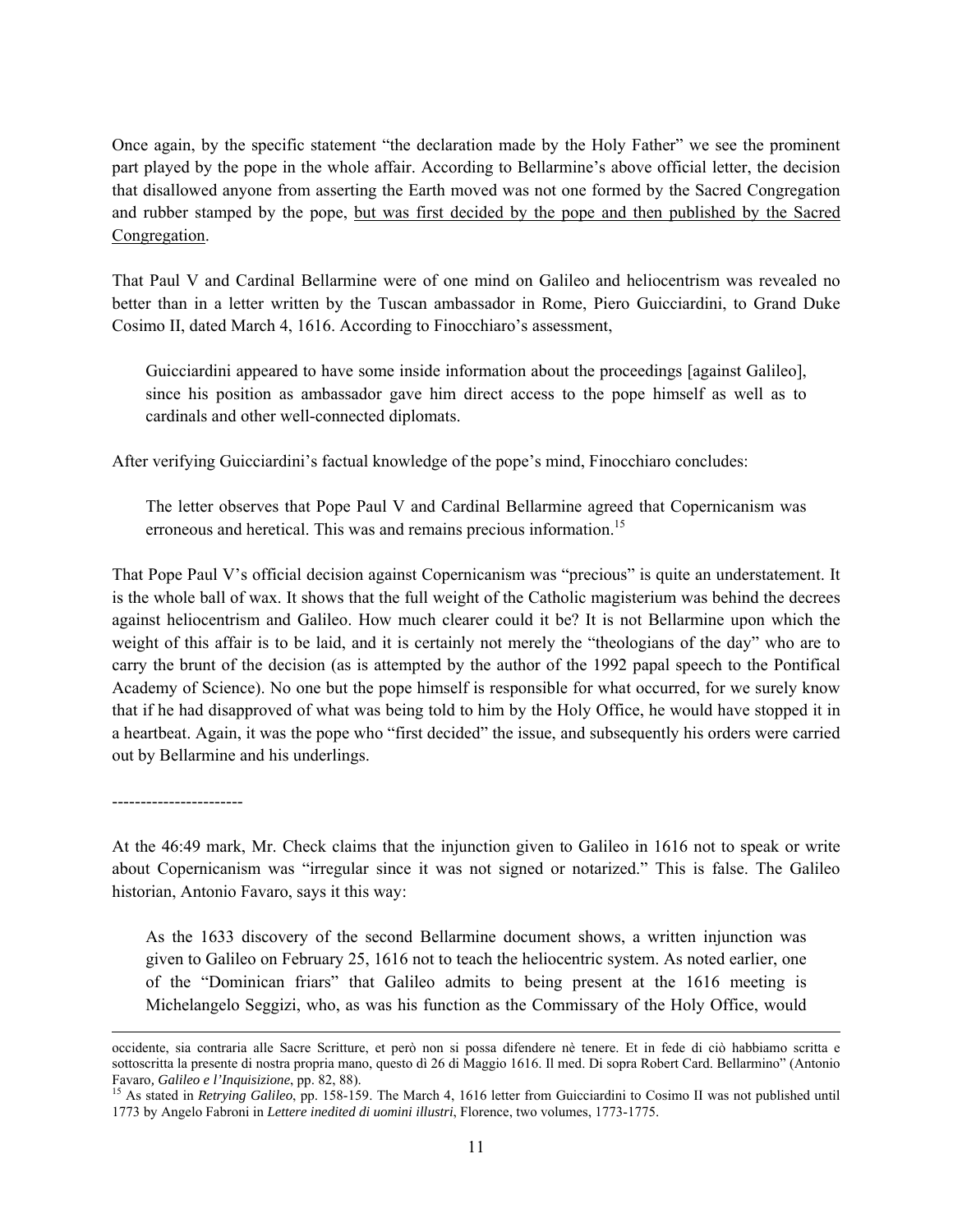be the one who handed Galileo the injunction. When Galileo was finally summoned before Pope Urban, the existence and delivery of the injunction was confirmed. The 1633 sentence against Galileo stated:

…after being informed and warned in a friendly way by the same Lord Cardinal [Bellarmine], you were given an injunction by the then Commissary of the Holy Office in the presence of a notary and witnesses to the effect that you must completely abandon the said false opinion, and that in the future you could neither hold, nor teach it in any way whatever, either orally or in writing; having promised to obey, you were dismissed.<sup>16</sup>

The injunction mentions the "Commissary of the Holy Office," Michelangelo Seggizi, "in the name of his Holiness the Pope," as giving Galileo a legal "injunction" to refrain from asserting that the Earth moves. It reads:

Friday, the  $26<sup>th</sup>$  of the same month [February 1616], at the palace, the usual residence of the said Most Illustrious Lord Cardinal Bellarmine, and in the chambers of His Most Illustrious Lordship, and in the presence of the Reverend Father Michelangelo Seggizi of Lodi, O. P., Commissary of the Holy Office, having summoned the above-mentioned Galileo before himself, the same Most Illustrious Lord Cardinal warned Galileo that the above-mentioned opinion was erroneous and that he should abandon it; and thereafter, indeed immediately, before me and witnesses, the Most Illustrious Lord Cardinal himself being also present still, the aforesaid Father Commissary, in the name of His Holiness the Pope and the whole Congregation of the Holy Office, ordered and enjoined the said Galileo, who was himself still present, to abandon completely the above-mentioned opinion that the sun stands still at the center of the world and the earth moves, and henceforth not to hold, teach, or defend it in any way whatever, either orally or in writing; otherwise the Holy Office would start proceedings against him. The same Galileo acquiesced in the injunction and promised to obey.<sup>17</sup>

Hence, although Bellarmine's initial document stated that Galileo "has not abjured in our hand nor in the hand of any other person in Rome," the second document indicates that there was, indeed, cause for abjuration from Galileo since he both received a legal injunction to cease and desist teaching heliocentrism and "acquiesced" to the injunction.

To defend himself, Galileo gave Urban VIII the first document Bellarmine had written – the one that contained no reference to Galileo receiving an injunction from the Holy Office but feigned ignorance of the "injunction." Galileo states to Pope Urban VIII:

In the month of February 1616, Lord Cardinal Bellarmine told me that since Copernicus' opinion, taken absolutely, was contrary to Holy Scripture, it could be neither held nor defended, but it could be taken and used *ex suppositione* (suppositionally). In conformity with this I keep a

<sup>&</sup>lt;sup>16</sup> Le Opere di Galileo Galilei, Antonio Favaro, vol. 19, p. 403, as cited in Fantoli, p. 137.

<sup>&</sup>lt;sup>17</sup> Le Opere di Galileo Galilei, Antonio Favaro, vol. 19, pp. 321-322, translated by Annibale Fantoli in The Church and Galileo, pp. 119-120; the same version in Maurice Finocchiaro's *The Galileo Affair*, p. 147. An *injunction* is a formal order from a court of law or canonical court ordering a person or group to do or not do something.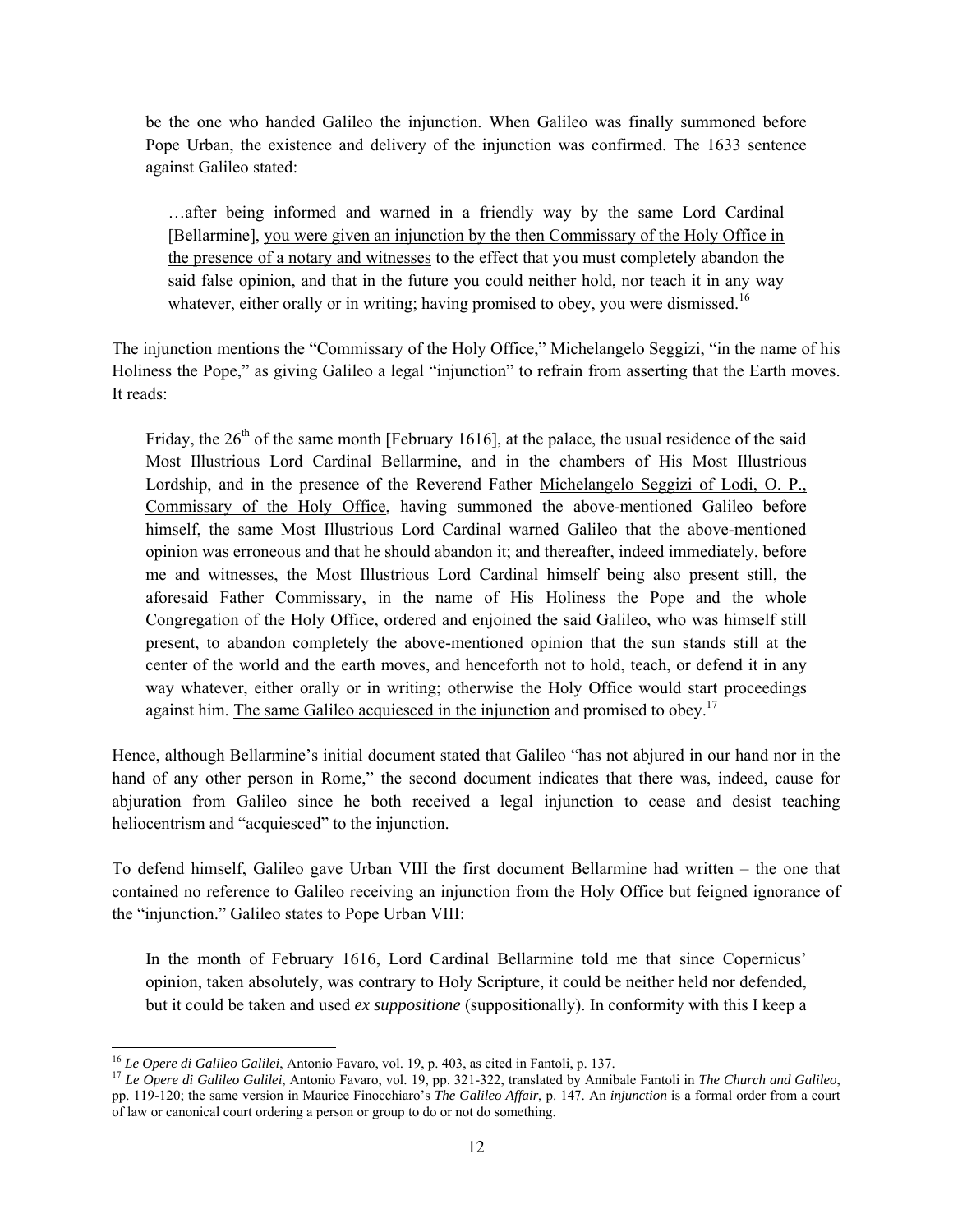certificate by Lord Cardinal Bellarmine himself, dated 26 May 1616, in which he says that Copernicus' opinion cannot be held or defended, being against Holy Scripture. I present a copy of this certificate, and here it is.<sup>18</sup>

During the interrogation, Galileo admitted: "there were some Dominican Fathers present" at the meeting of February 26, 1616. Galileo was then asked, "whether at that time, in the presence of those Fathers, he was given any injunction either by them or by someone else concerning the same matter, and if so what?" Galileo gave the following answer:

As I remember it, the affair took place in the following manner. One morning Lord Cardinal Bellarmine sent for me, and told me a certain detail that I should like to speak to the ear of His Holiness before telling others, but then at the end he told me that Copernicus' opinion could not be held or defended, being contrary to Holy Scripture. I do not recall whether those Dominican friars were there at first or came afterward; nor do I recall whether they were present when Cardinal Bellarmine told me that the same opinion could not be held. Finally, it may be that I was given an injunction not to hold or defend the said opinion, but I do not recall it since this is something of many years ago. $^{19}$ 

Prompted by the inquisitor to explain further, Galileo seems to have a convenient lapse of memory concerning the injunction. He adds:

I do not recall that this injunction was given me any other way than orally by Lord Cardinal Bellarmine. I do remember that the injunction was that I could not hold or defend, and maybe even that I could not teach. I do not recall, further, that there was the phrase "in any way whatever," but maybe there was in fact.... Regarding the two phrases in the said injunction now mentioned, namely "not to teach" and "in any way whatever," I do not retain them in my memory, I think because they are not contained in the said certificate, which I relied upon and kept as a reminder. $20$ 

According to Bellarmine's second document of February 25, there is no mention that the "injunction" was given orally to Galileo. Perhaps Galileo had a different understanding of what, precisely, an injunction was. Perhaps Galileo did not understand the legal and formal authority an injunction carries, but at least Galileo is coming closer to the reality that an injunction was, indeed, given to him on that date.

1

<sup>18</sup> *Le Opere di Galileo Galilei*, Antonio Favaro, vol. 19, p. 339, translated by Annibale Fantoli in *The Church and Galileo*, p. 127. Fantoli adds: "The Latin expression *ex suppositione* had a different meaning for Bellarmine than it did for Galileo. For the cardinal it meant that the Copernican theory could be used as a purely mathematical hypothesis for astronomical calculations and thus for 'saving the phenomena.' For Galileo, it meant that the Copernican theory could be used as a physical hypothesis, which might later on be shown to represent the real constitution of the world. Galileo relied on the latent ambiguity of this expression to justify the writing of the *Dialogue*" (*ibid.*, p. 146).

<sup>&</sup>lt;sup>19</sup> Le Opere di Galileo Galilei, Antonio Favaro, vol. 19, p. 339, translated by Annibale Fantoli in *The Church and Galileo*, p. 128.<br><sup>20</sup> Opere di Galileo Galilei, Antonio Favaro, vol. 19, p. 340, translated by Annibale Also in *Galileo E L'Inquisizione*, p. 80, as follows: "Dopo il sodetto precetto io non ho ricercato licenza di scriver il sodetto libro, da me riconosciuto, perchè io non pretendo, per haver scritto detto libro, di haver contrafatto punto al precetto che mi fu fatto, di non tenere nè difender nè insegnare la detta opinione, anzi di confutarla."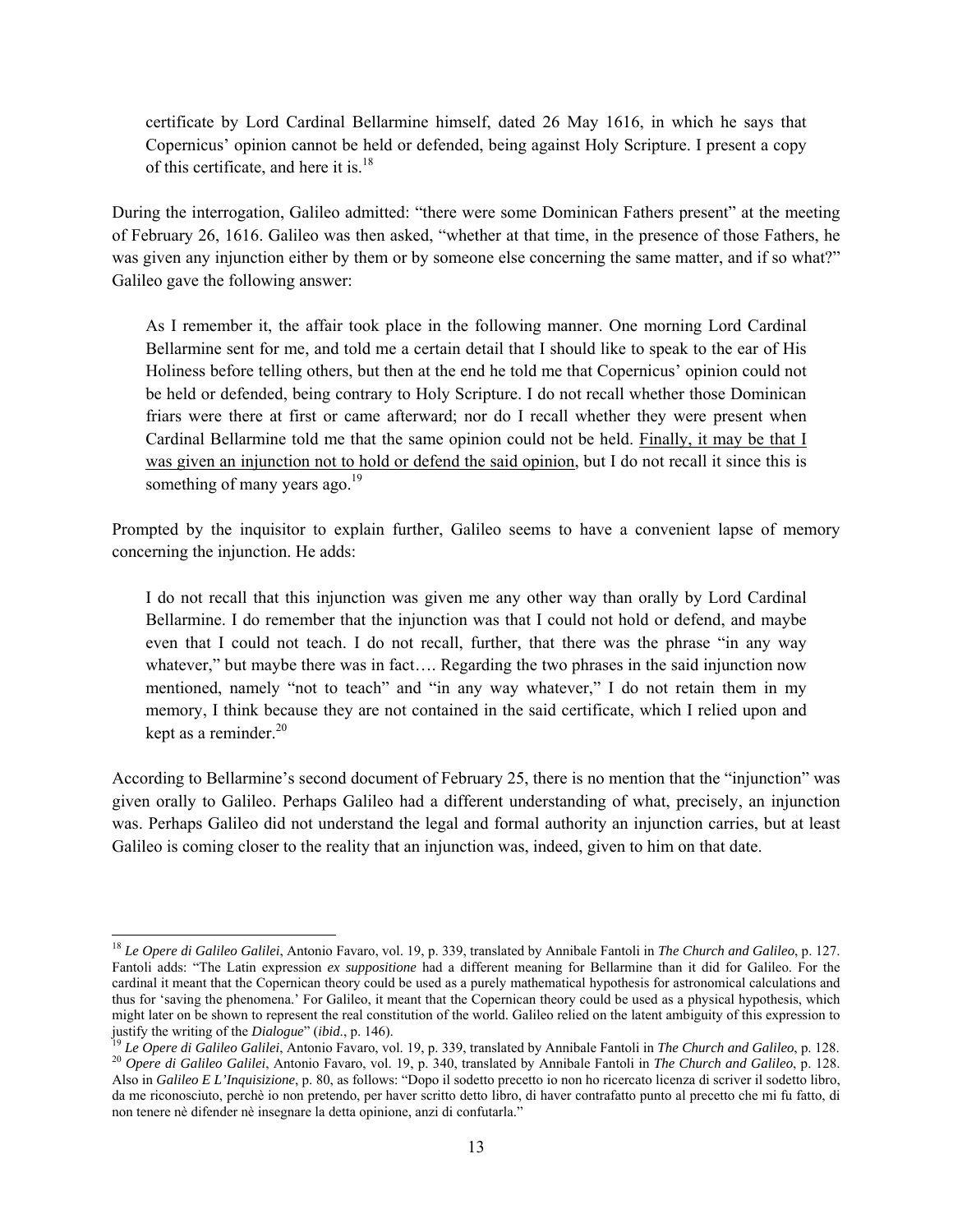Galileo then refers to the injunction in more explicit terms when he is questioned regarding how he obtained an imprimatur for his *Dialogo* when, in fact, he had received an injunction seventeen years earlier from Pope Paul V not to hold or teach that the Earth moves. The implication is that Galileo hid the injunction from the censor in order to lessen the difficulty in obtaining an imprimatur. Galileo's explanation is as follows:

After the above-mentioned injunction, I did not seek permission to write the above-mentioned book…because I did not think that by writing the book I was contradicting at all the injunction given me not to hold, defend or teach the said opinion, but rather that I was refuting it.<sup>21</sup>

So not only does Galileo finally admit he was given a legal injunction by Seggizi, he now begins to distort what really happened with the imprimatur he received for *The Dialogue Concerning the Two Great World Systems*. The censor of the *Dialogue* was Fr. Niccolo Riccardi, a man quite favorable to Galileo and his ideas, although he believed the argument about celestial revolutions to be somewhat useless due to his idea that the angels moved the stars and planets. Still, Riccardi sensed that the *Dialogue* was a thinly veiled advancement of Copernicanism that on the face of it was coming to loggerheads with the 1616 decree of which he was very cognizant. His assistant, Fr. Raffaele Visconti, was given the job to edit the book, wherein he followed the advice of Bellarmine and the 1620 censors that all references to heliocentrism should be treated as hypothetical. Even with these changes, Riccardi was still troubled. His dilemma was compounded by the fact that he was receiving undue pressure from other quarters, namely, the papal secretary Giovanni Ciàmpoli and the Duke of Tuscany's ambassador, Niccolini.<sup>22</sup> Bowing to the pressure, Riccardi granted an imprimatur to the *Dialogue* in advance, on the condition that he would revise it himself, and then pass on each revised sheet to the printer. This action, of course, was completely devoid of proper protocol and Galileo took full advantage of this breach by seeking to have the book edited and published in Florence, the haven for all things heliocentric at this point in time. Riccardi refused, but Galileo insisted that he must do so because the outbreak of the bubonic plague made it impossible to come to Rome. He also enlisted the help of the Duke, his ambassador, and the papal secretary to put more pressure on Riccardi who eventually succumbed to the "beautiful cousin Caterina who made him yield over a bottle of Chianti at a dinner table." The assigned Florentine editor, the Dominican Fr. Jacinto Stefani, made only a few minor alterations for form's sake and thus Galileo's book was left virtually intact. Riccardi tried to keep at least some control by delaying the submission of his required preface and concluding sections, but even then the subterfuge continued as Caterina was again commissioned to sway Riccardi, although he was said to be "dragged by the hair" when he finally relinquished the needed documents.23 Needless to say, the printing of the *Dialogue* began in 1631 with the first copies being produced in February 1632. By August, Urban's Holy Office got wind of Galileo's shenanigans with Riccardi. The book was halted and confiscated and Galileo was summoned to Rome in October 1632, which he succeeded in delaying until early 1633.

 $^{21}$  Ibid.

<sup>&</sup>lt;sup>22</sup> Finocchiaro finds that Riccardi "excused himself by saying that he has approved the publication of the Dialogue because he had received an order from the pope to do so; the pope denied it saying that these were just words, not to be trusted; but finally the Father Master produced a note by monsignor Ciampoli, secretary to the pope, in which it was stated that His Holiness (in whose presence Ciampoli claimed to be writing) was ordering him to approve the book" (*Retrying Galileo*, p. 188). 23 Koestler, *The Sleepwalkers*, pp. 488-490.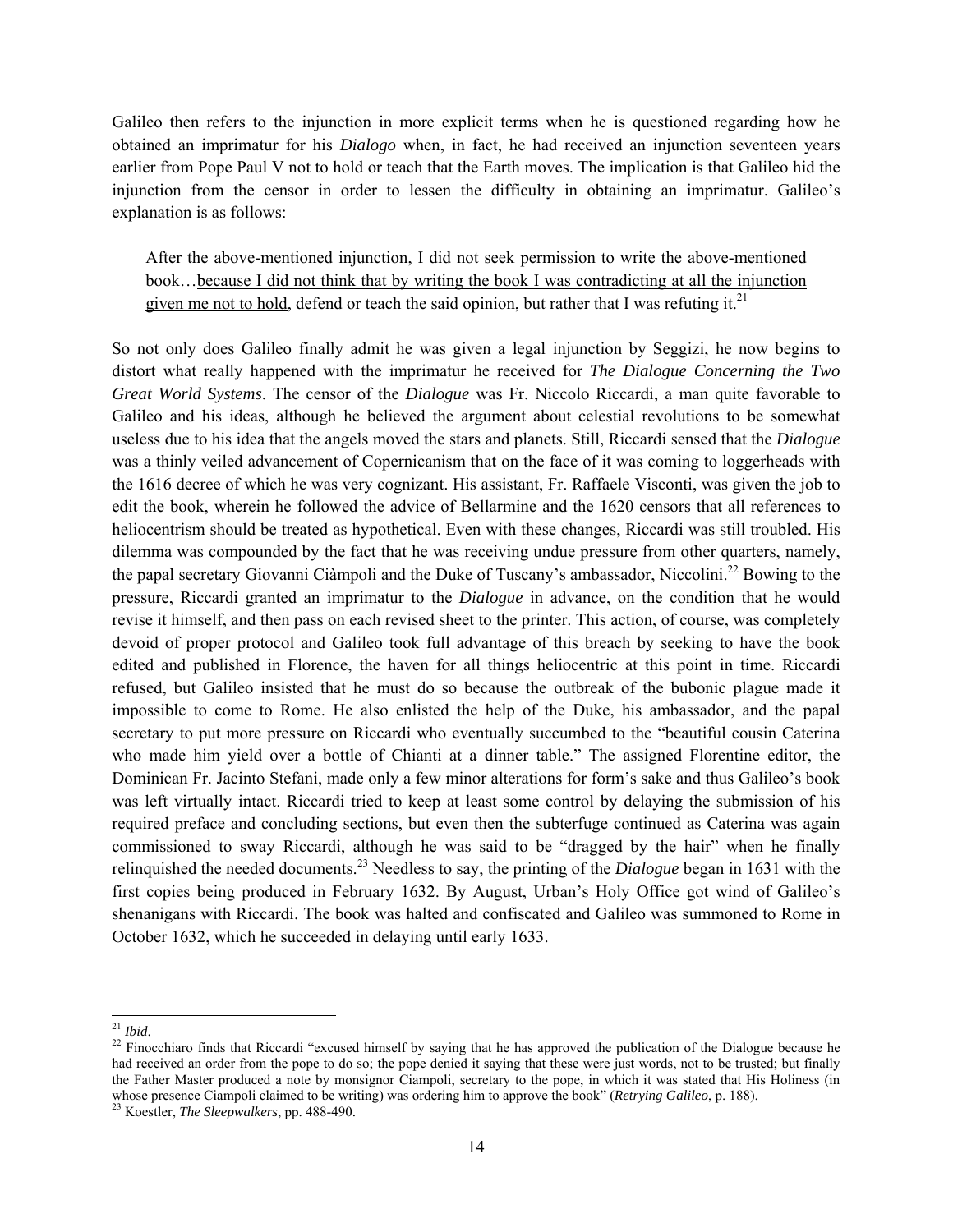As regards Galileo's claim that he was not going against the 1616 injunction because he was not defending Copernican doctrine but "refuting it" or that he…

…did not think it necessary to say anything, because I had no doubts about it; for I have neither maintained nor defended in that book the opinion that the Earth moves and that the sun is stationary but have rather demonstrated the opposite of the Copernican opinion, and shown that the arguments of Copernicus are weak and not conclusive...<sup>24</sup>

…is one of the most preposterous and risky excuses he had ever attempted to pass by the magisterium. Not only had he defended Copernicanism, but as Melchior Inchofer, one of the advisors of the Inquisition who thoroughly examined the *Dialogue*, put it:

…if the defendant had not adhered firmly to the Copernican opinion and believed it physically true, he would not have fought for it with such asperity, nor would he have written the *Letter to the Grand Duchess*, nor would he have held up to ridicule those who maintain the accepted opinion, and as if they were dumb mooncalves [and] described them as hardly deserving to be called human beings….he holds all to be mental pygmies who are not Pythagorean or Copernican, it is clear enough what he has in mind, especially as he praises by contrast William Gilbert, a perverse heretic and a quibbling and quarrelsome defender of this opinion.<sup>25</sup>

Inchofer had read Galileo correctly. Although feigning capitulation, the inner Galileo believed in heliocentrism as strongly as he believed his own name. Just a few years earlier in his very long and technical 1624 reply to Francesco Ingoli (a priest who had written a 1616 essay titled: "On the Location and Rest of the Earth, Against the Copernican System"), Galileo states: "I say I have other evidences not previously observed by anyone, which are necessarily convincing about the certainty of the Copernican system."<sup>26</sup> Shortly before he traveled to Rome to face his second trial, he wrote to Elia Diodati in 1633 the following words concerning Libert Froidmont who wrote a book against Copernicus:

When Froidmont or others have established that to say the earth moves is heresy while demonstrations, observations, and necessary conclusions show that it does move, in what swamp will he have lost himself and the Holy Church?<sup>27</sup>

1

<sup>&</sup>lt;sup>24</sup> Original Italian: "Io non dissi cosa alcuna al P. Maestro di S. Palazzo, quando gli dimandai licenza di stampar il libro, del sodetto precetto, perchè non stimavo necessario il dirglielo, non havend'io scropolo alcuno, non havend'io con detto libro nè tenuta nè diffesa l'opinione della mobilità della terra e della stabilità del sole; anzi nel detto libro io mostro il contrario di detta opinione del Copernico, et che le ragioni di esso Copernico sono invalide e non concludenti" (Galileo E L'Inquisizione, p. 81).<br><sup>25</sup> Santillana, *The Crime of Galileo*, p. 267. The original Latin after the ellipsis is: "..

pygmies] reputet, qui Pythagoraei aut Copernicani non sunt, satis evidens est quid animi great, eo praesertim quod Guilhelmum Gilbertum, haereticum perversum et huius sententiae rixosum et cavillosum patronum, nimio plus laudet ac ceteris praeferat" (*Galileo E L'Inquisizione*, p. 93). Koestler notes: "Both the judges and the defendant knew that he was lying: both the judges and he knew that the threat of torture (*territio verbalis*) was merely a ritual formula, which would not be carried out; and that the

<sup>&</sup>lt;sup>26</sup> Reply to Ingoli, 1624, *Le Opere di Galileo Galilei*, vol. 6, total letter contained in pages 509-561, this portion translated by M. Finocchiaro in *The Galileo Affair*, p. 182. Ingoli was the secretary to the newly created office of Congregation for the Propagation of the Faith.

<sup>27</sup> *Le Opere di Galileo Galilei*, vol. 15, p. 25, as cited and translated in Richard Westfall's *Essays on the Trial of Galileo*, p 24. Fantoli, directing his remarks against McMullin's thesis (1967, pp. 33-34), contends that "Galileo is aware that such scientific certainty in favor of Copernicanism does not yet exist. But the least that one can say is that it remains possible in the future. Therefore, the choice between Ptolemaic view and that of Copernicus is to be left open in expectation of future 'proofs'"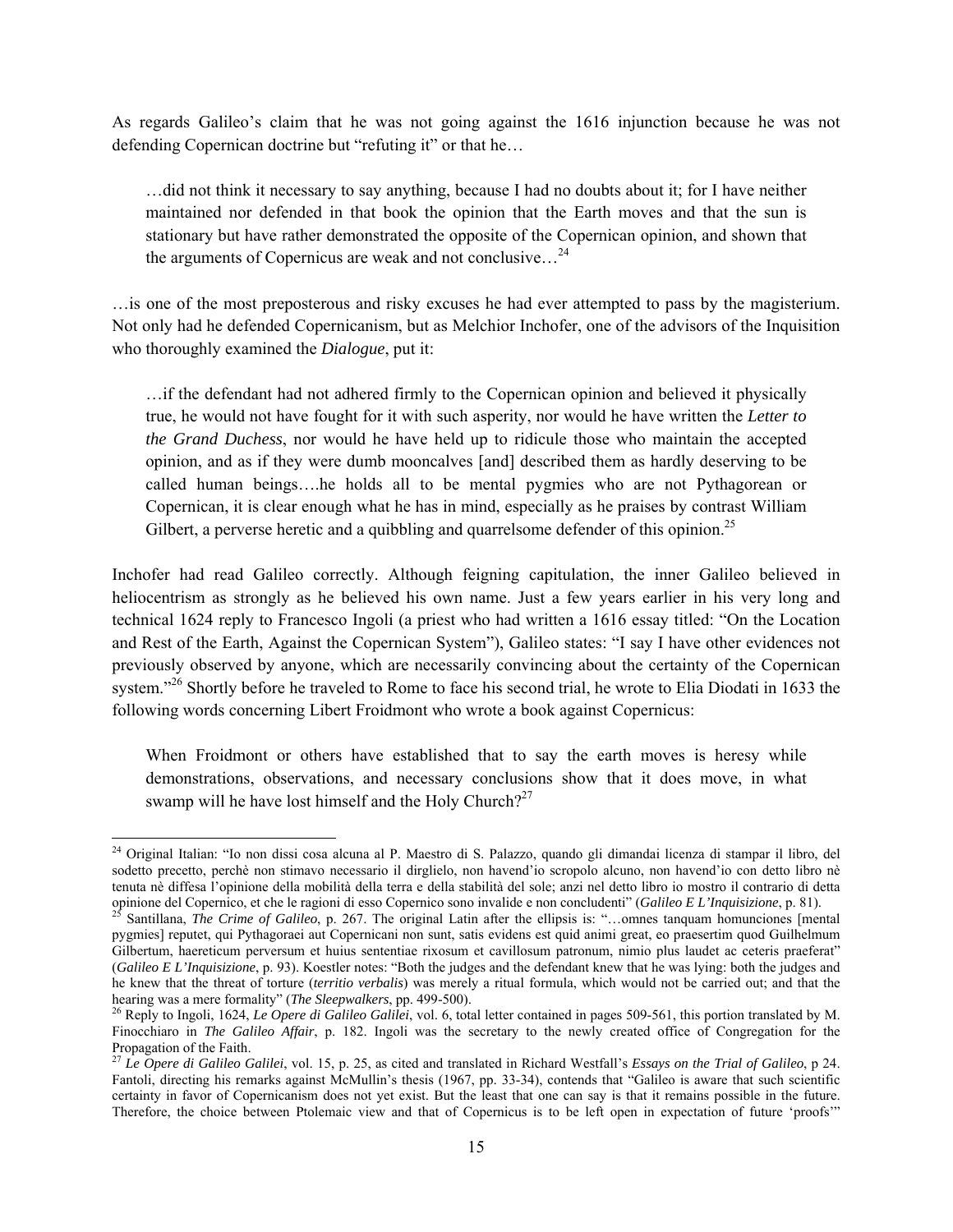But in front of the inquisitors Galileo adhered to his story, claiming as a final statement that he would "promise to resume the arguments already brought in favor of the said opinion which is false and has been condemned, and to confute them in such a most effectual manner."<sup>28</sup>

As the 1633 discovery of the second Bellarmine document shows, a written injunction was given to Galileo on February 25, 1616 not to teach the heliocentric system. As noted earlier, one of the "Dominican friars" that Galileo admits to being present at the 1616 meeting is Michelangelo Seggizi, who, as was his function as the Commissary of the Holy Office, would be the one who handed Galileo the injunction. When Galileo was finally summoned before Pope Urban, the existence and delivery of the injunction was confirmed. The 1633 sentence against Galileo stated:

…after being informed and warned in a friendly way by the same Lord Cardinal [Bellarmine], you were given an injunction by the then Commissary of the Holy Office in the presence of a notary and witnesses to the effect that you must completely abandon the said false opinion, and that in the future you could neither hold, nor teach it in any way whatever, either orally or in writing; having promised to obey, you were dismissed.<sup>29</sup>

As was the case with Paul V, Urban VIII, took the Galileo affair very seriously. There can be little doubt that Urban understood that nothing less than the veracity of Scripture was at stake. He was not about to let a relative upstart reverse fifteen centuries of Church teaching on little more than a scientific hunch. That the pope was interpreting Galileo's heliocentrism as a direct attack upon Scripture is noted in the text of the sentence against him that was approved by the pope:

…the said certificate [from Bellarmine] you produced in your defense aggravates your case further since, while it says that the said opinion is contrary to Holy Scripture, yet you dared to treat of it, defend it, and show it as probable; nor are you helped by the license you artfully and cunningly extorted since you did not mention the injunction you were under.<sup>30</sup>

-------------------------------

Next, Mr. Check tries to minimize the official proceedings that determined Copernicanism was heretical by claiming that the pope's decisions were not "ex cathedra." In addition to what we have already said about this claim (namely, that only the Church, not Mr. Check, can decide whether the papal decisions and decrees against Copernicanism were fallible or infallible, and the Church has made no such judgment), let's compare this to an unofficial statement by a pope that was afterward declared heretical by the Church. I speak here of Pope Honorius (625-638) who was condemned as a heretic for his statement

 <sup>(</sup>*Galileo: For Copernicanism and for the Church*, p. 205). But it appears that in Galileo's characteristic duplicity, he would say whatever he could get away with, depending on the audience to whom he was speaking. If his audience believed in Copernicanism, Galileo treated Copernicanism as a scientific fact. If his audience rejected Copernicanism, Galileo would often

treat it as a hypothesis.<br><sup>28</sup> The Crime of Galileo, p. 277.

<sup>&</sup>lt;sup>29</sup> Le Opere di Galileo Galilei, Antonio Favaro, vol. 19, p. 403, as cited in Fantoli, p. 137.<br><sup>30</sup> Le Opere di Galileo Galilei, vol. 19, pp. 403-404, as cited in Fantoli, p. 138.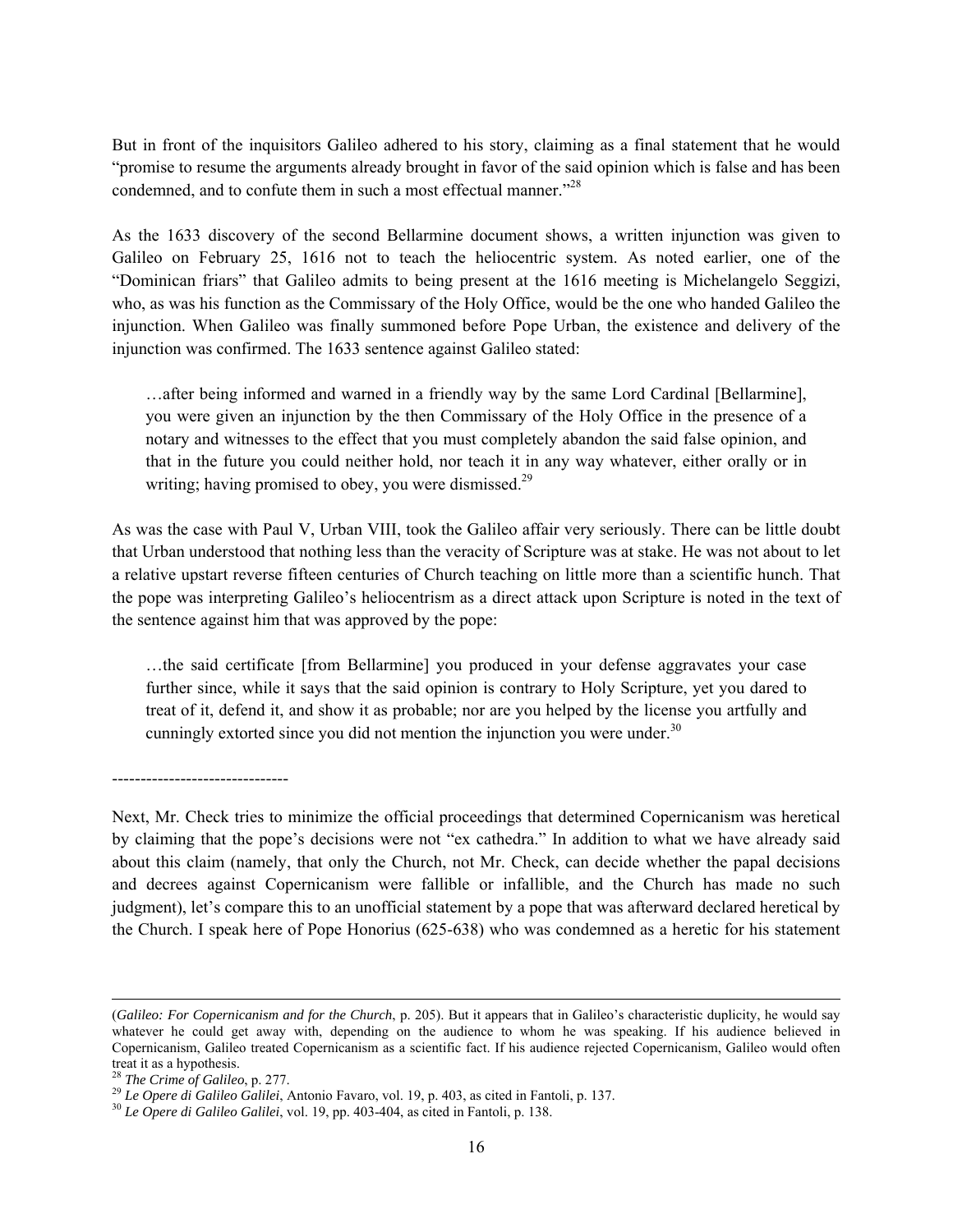that Jesus had one will instead of two.<sup>31</sup> Suffice it to say, Honorius' statement, which was not official and merely written in a personal letter to Sergius, the patriarch of Constantinople, was condemned as heretical by two popes and three councils, and the heresy was recorded in the Liber Diurnas until the fourteenth century.

Comparatively, if geocentrism was a false teaching and Paul V had made himself a heretic by approving the Holy Offices' condemnation of Copernicanism, the Church may have likewise had Paul V condemned centuries later. In the case of Paul V, not only was he not condemned by the Church, all of his actions and words against Galileo were endorsed seventeen years later by Pope Urban VIII when Galileo was officially condemned as being "vehemently suspect of heresy," which means that Urban VIII accepted and applied Paul V's "declaring and defining" of Copernicanism as a heresy. It is also a fact that the Church has never made any official statement that Paul V and Urban VIII were wrong in their decisions against Galileo, and has never made any official statement either rejecting geocentrism or accepting Copernicanism. As such, the decisions of Paul V and Urban VIII stand to this very day, for that is what Catholic Church protocol requires.

Unfortunately, you will never get this kind of in-depth information and analysis from Christopher Check. He, like most Catholic apologists, have already made up their mind that Copernicanism is true and the Church was wrong. Their apologetic then seeks to find some way of saving face for the Church at the same time they reject the Church's decisions against Copernicanism.

--------------------

At the 16:10 and 40:00 mark, Mr. Check asserts that Christoph Clavius used Copernicus' model to fix the Julian calendar. This is a half-truth. Clavius might have *attempted* to use the Copernican model to fix the calendar, but the Copernican model was so inaccurate no one could use if for much of anything, much less to fix a calendar. The calendar wasn't fixed until someone figured out (regardless whether the Earth went around the sun or the sun around the Earth) that there were 365.25 days to the year instead of just 365.00 days. Be that as it may, Copernicus' model was inaccurate because he insisted on using perfect circles for the orbits of the planets around the sun – something even Ptolemy knew was wrong and thus invented his "equant" to give the planets irregular orbits. Why did Copernicus use perfect circles? Because he wasn't as interested in developing a correct and accurate model of the solar system as he was of promoting Aristarchus and the Greek Pythagorean school who had a special affection for the sun, often ending up in pagan sun worship. Even though he was a canon of the Church, Copernicus repudiated the Scriptural account of cosmology and, like Galileo after him, insisted that its passages need not be taken literally. Similar to Galileo, Copernicus was also a fornicator. He shacked up with his lover and refused to leave her even when his bishop threatened to discipline him. So why would we expect God to give either of these two men the truth? Not until Galileo repented of his former life in 1639, three years before his death, do we see his personal life change. We have no record of Copernicus doing so.

-----------------------

l

At the 35:54 mark, Mr. Check uses the popular canard that Christians should not interpret Genesis literally, otherwise, as Augustine says, they will show themselves to be "foolish and ignorant to non-

<sup>&</sup>lt;sup>31</sup> Honorius' statement can be found in Denzinger 251, stating: "Hence we confess on will of our Lord Jesus Christ…"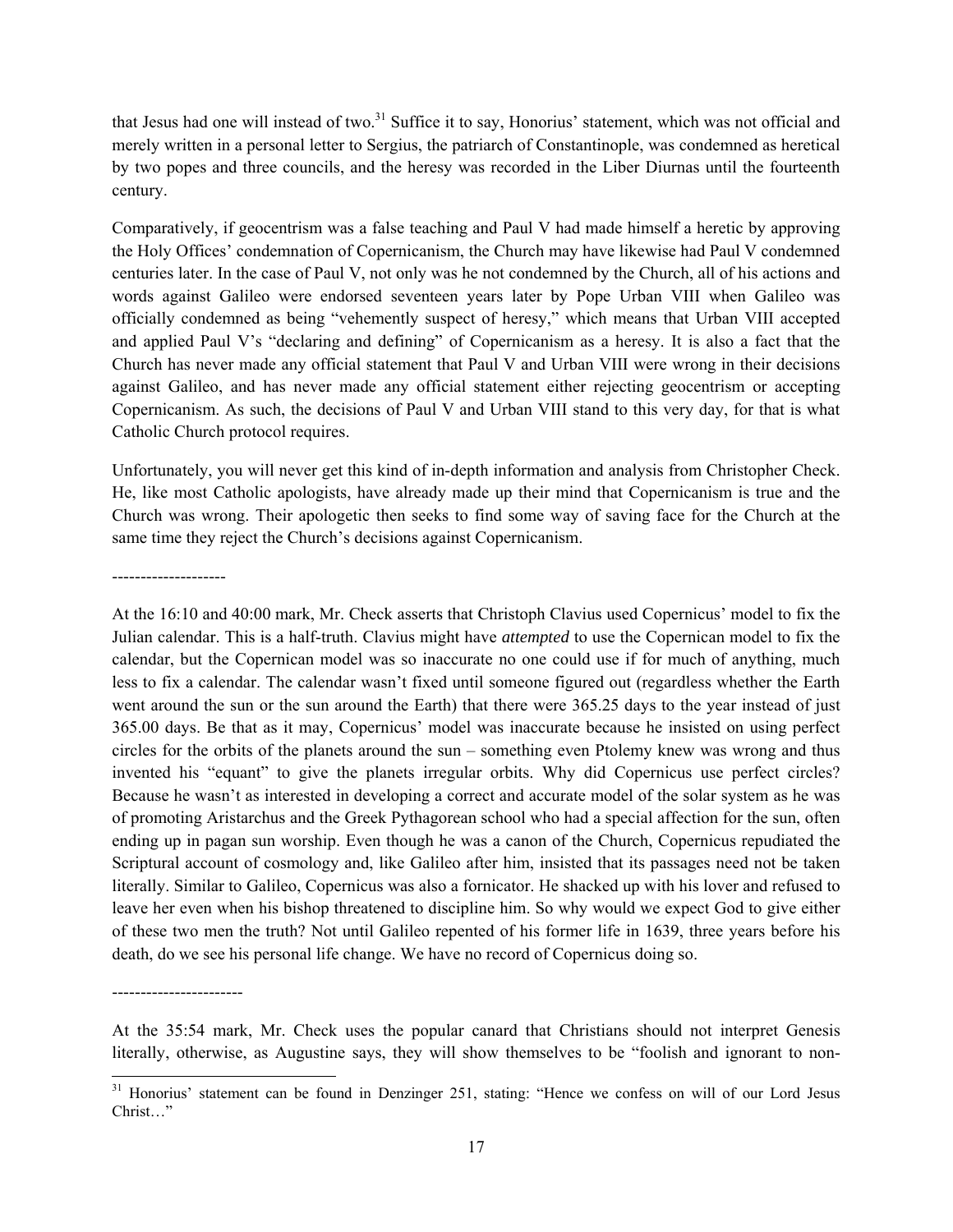Christians" about things cosmological. In reality, the passage from Augustine shows how foolish and ignorant Mr. Check and everyone else who uses this passage from Augustine, are. If these so-called apologists would just turn to the next page of Augustine's treatise, they would find out that they totally misrepresent what he is saying. Even Galileo scholars make the same mistake. For example, Galileo historian, Annibale Fantoli, in his 1997 book *Galileo: For Copernicanism and for the Church*, introduces an argument from Galileo that makes it appear as if Augustine had no commitment or interest in geocentrism and would much prefer dealing with matters of salvation. Fantoli writes:

But, comments Galileo, the mobility or stability of the Earth or of the Sun are not questions of faith or morals, and as to those who uphold the mobility of the Earth none of them has ever wished to abuse the sacred texts by making use of them to bolster his own opinion. And the opinion of the Council, Galileo adds, is in agreement with the attitude of the Fathers who considered it useless to try to solve the problems of nature, as seems to in the case of St. Augustine who, when confronted with the question as to whether the heavens are fixed or move, answered (*De Genesi ad Litteram*, L.2, c.10):

To them I answer that these things should be examined with very subtle and demanding arguments to determine truly whether or not it is so; but I do not have the time to undertake and pursue these investigations, nor should such time be available to those whom we desire to instruct for their salvation and for the needs and benefit of the Holy Church (V, 337; trans. By Finocchiaro 1989, 109 $1^{32}$ 

The problem is that, in context, Augustine is not talking about whether the sun revolves around the Earth or the Earth around the sun. Augustine is concerned with only one question: whether the firmament revolves around the Earth or the stars revolve around the Earth while the firmament remains fixed. Chrysostom posed this very question. He posited that the heavens are immobile, but the sun and stars revolve around a fixed Earth:

The heaven, for instance, hath remained immoveable, according as the prophet says, 'He placed the heaven as a vault, and stretched it out as a tent over the earth.' But, on the other hand, the sun with the rest of the stars, runs on his course through every day. And again, the earth is fixed, but the waters are continually in motion; and not the waters only, but the clouds, and the frequent and successive showers, which return at their proper season.<sup>33</sup>

Rest assured, Augustine has no doubts that either the firmament or the stars and sun are revolving around a stationary Earth. As such, we can then understand the context of *De Genesis ad Litteram* L.2, c. 10 more clearly. Augustine writes:

With regard to the motion of heaven, certain Christian writers have enquired whether it is in reality stationary or moving [*e.g*., Chrysostom]. If it is moving, they say, in what sense is it a firmament? But if it is stationary, how do the heavenly bodies that are thought to be fixed in it travel from east to west and the stars of the Wain complete their smaller orbits near the north

-

<sup>32</sup> Annible Fantoli, Galileo: *For Copernicanism and the Church*, translation by George V. Coyne, S. J., second edition, 1996, p. 203. In The Case of Galileo, 2012, Fantoli says: "And he [Augustine] adds that the sacred writers had no intention to teach anything about the form and figure of the heavens nor about any questions about nature 'since such knowledge was of no use to salvation'" (*The Case of Galileo*, p. 40). 33 *Homilies to Antioch*, Homily XII, PG 49, 128.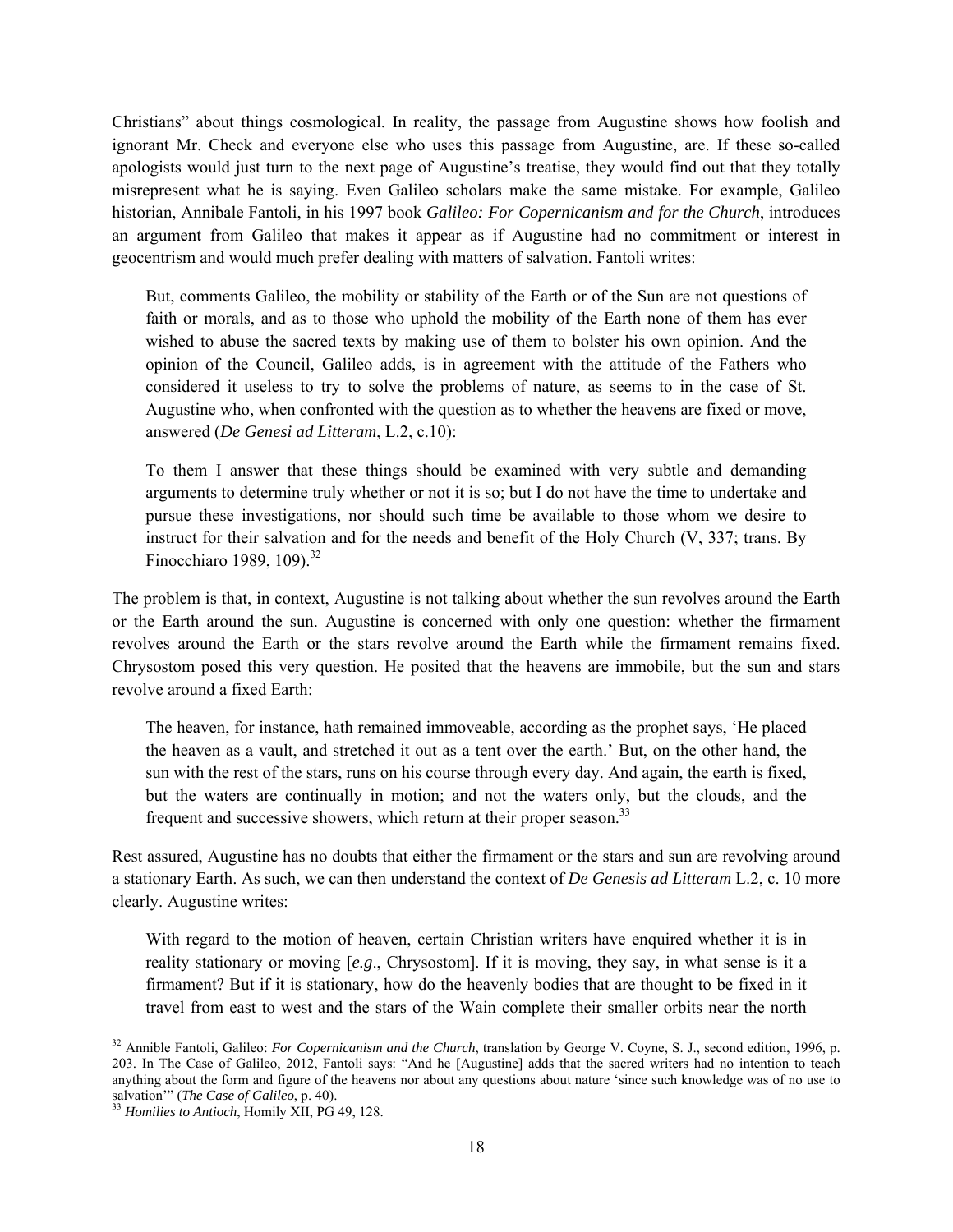pole? They present the picture of heaven turning either like a sphere, if we suppose another axis not visible to us extending from another pivotal point, or like a disk, if there is no other axis.

Augustine then states what Galileo quoted above, (although the translation is slightly different in this version):

My reply is that there is a great deal of subtle and learned enquiry into these questions for the purpose of arriving at a true view of the matter; but I have no further time to go into these questions and discuss them, nor should they have time whom I wish to see instructed for their own salvation and for what is necessary and useful in the Church.

The remaining part of Augustine's paragraph (that neither Galileo nor Fantoli quote from the passage) confirms that Augustine's concern is whether the firmament revolves around a stationary Earth, or the stars revolve around a stationary Earth, but in both he believes the Earth is stationary:

They must certainly bear in mind that the term "firmament" does not compel us to imagine a stationary heaven: we may understand this name as given to indicate not that it is motionless but that it is solid and that it constitutes an impassable boundary between the waters above and the waters below. Furthermore, if the evidence shows that the heavens actually are immovable, the motion of the stars will not be a hindrance to our acceptance of this fact. The very scholars who have devoted the most exhaustive study to this subject have concluded that if the stars alone were moved while the heavens were motionless, all the known phenomena observed in the motions of the stars might have taken place.<sup>34</sup>

Suffice it to say, the above attempt by Check and his modern supporters to commandeer Augustine to their cause is a typical example of how the great saint's words are often twisted to teach Copernicanism when, in fact, Augustine is teaching the exact opposite. Unfortunately, Augustine's respect of science is often an easy target for abuse by those seeking to boost the ideas of modern science (*e.g*., evolution and heliocentrism). In the process, little attention is paid to Augustine's devotion to Scripture as the final authority on such matters and neither are his warnings heeded against the false claims of science. He writes:

But since the words of Scripture that I have treated are explained in so many senses, critics full of worldly learning should restrain themselves from attacking as ignorant and uncultured these utterances that have been made to nourish all devout souls….But more dangerous is the error of certain weak brethren who faint away when they hear these irreligious critics learnedly and eloquently discoursing on the theories of astronomy or on any of the questions relating to the elements of this universe. With a sigh, they esteem these teachers as superior to themselves, looking upon them as great men; and they return with disdain to the books which were written for the good of their souls; and, although they ought to drink from these books with relish, they can scarcely bear to take them up.<sup>35</sup>

------------------

1

<sup>34</sup> *The Literal Meaning of Genesis* in *Ancient Christian Writers*, editor: Johannes Quasten, translated by John Hammond Taylor, S. J., Vol. 1, NY, Newman Press, 1982, pp. 60-61, from Book 2, Chapter 10, Para. 23: "The motion of heaven and the meaning of the firmament."

<sup>35</sup> *The Literal Meaning of Genesis*, Book 1, Chapter 20, Para. 41, Ancient Christian Writers, *ibid*., p. 44.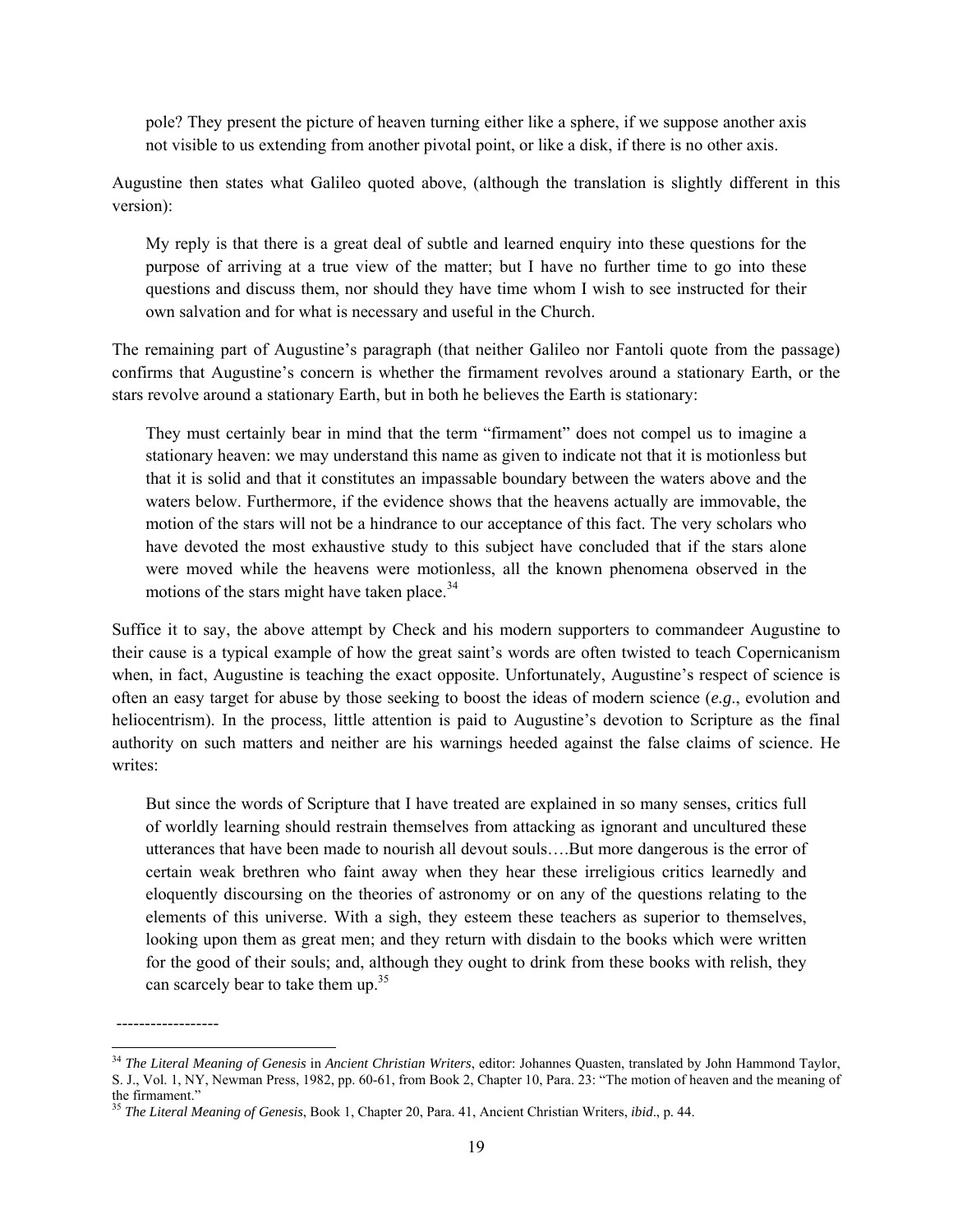At the 54:29 mark, Mr. Check quotes Newman as follows:

Galileo may be right in his conclusions that the Earth moves…it might have been wrong to consider him a heretic, but there was nothing wrong in censoring abrupt, startling, unsettling, unverified disclosures, if such they were, when the limits of revealed truth had not yet been entertained. A man ought to be sure of what he is saying before he risks contradicting the word of God. It was safe, not dishonest, to be slow in accepting what nevertheless turned out to be true. Here is an instance in which the Church obliges Scripture's expositors…to be tender to the popular religious sense.

The basic problem with Newman's apologetic is that it totally divorces itself from the fact that the Church is not a man-made institution but a divine institution, and the only institution on the face of the Earth for all time that was promised the protection of the Holy Spirit who, as Jesus said, would lead the Church into all truth and would be with it to the end of time (John 14-16). Because he ignores this basic fact, Newman ends up making the Church into a mere reactionary group of men who don't like new ideas and who mistakenly thought the Bible and Tradition could be trusted to give them the unadulterated truth. Their only consolation, according to Newman, is that they were sensitive men who saw nothing wrong with pandering to the popular religious sense. Newman doesn't realize that what he tries to protect with one hand he totally destroys with the other. If the Church put the full weight of its magisterium against Copernicanism, not only with one pope but with two (and long before papal infallibility was officially defined), and this same Church faithfully followed the patristic and medieval Tradition laid down before it for the 1600 years prior, how can Newman, with a straight face, convince his audience that the Church is to be relied upon either prior to the Galileo affair or after it, to benefit from the promise of Christ who said that He would lead it into all truth? It makes a mockery of the Church, if not of the whole of Christendom.

At the 55:11 mark, adding insult to injury, Mr. Check exacerbates Newman's faulty apologetic:

This is a pastoral decision made by Cardinal Bellarmine. The story also shows us the humility of the Church because subsequent to the event, under John Paul II, the story has been reviewed and the facts ascertained…the humility of the Church is demonstrated here in acknowledging some excess, perhaps.

 Again, it was not a "pastoral decision" either by Bellarmine or Paul V or Urban VIII. If anything, the 1633 trial of Galileo that condemned him as "vehemently suspect of heresy" means that the Church took this matter very seriously and made it an issue of doctrine at the highest levels. The only "pastoral decision" that had to be made at that time was what to do with Galileo once he was convicted. The decision was to put him under house arrest and require him to recite the penitential Psalms, instead of excommunicating him from the Church.

Mr. Check then goes on to make the Galileo affair a matter of "humility" that the Church has the chance to demonstrate under John Paul II, saying, "under John Paul II, the story has been reviewed and the facts ascertained…the humility of the Church is demonstrated here in acknowledging some excess, perhaps."